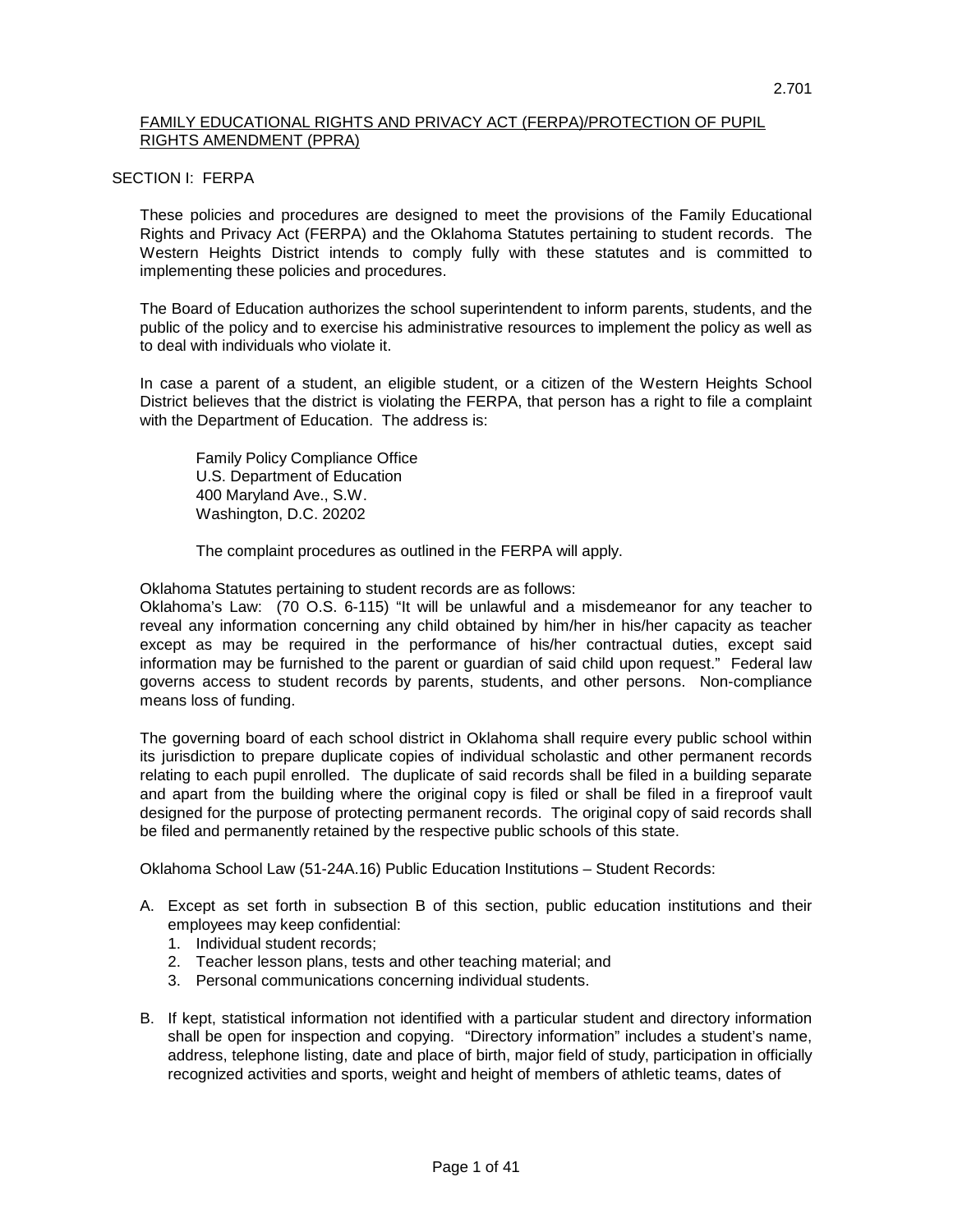attendance, degrees and awards received, and the most recent previous educational institution attended by the student. Any educational agency or institution making public directory information shall give public notice of the categories of information which it has designated as such information with respect to each student attending the institution or agency and shall allow a reasonable period of time after such notice has been given for a parent to inform the institution or agency that any or all of the information designated should not be released without the parent's or guardian's prior consent or the student's himself if he is eighteen (18) years of age or older.

(Oklahoma Statute 10-7005-1.2)

Family Education Rights and Privacy Act (FERPA): The Western Heights School District established the following procedures to comply with this act.

## DEFINITIONS:

For the purpose of this policy, the Western Heights School District has used the following definition of terms:

Student - Any person who attends or has attended a program of instruction sponsored by the Board of Education of the Western Heights School District.

Eligible student - a student or former student who has reached age 18 or is attending a post secondary school.

Parent - either natural parent of a student unless his or her rights under the FERPA have been removed by a court order, a guardian, or an individual acting as a parent or guardian in the absence of the student's parent or guardian.

Education records - any record including but not limited to: handwriting, print, tapes, film, electronic or digital formats, or other medium maintained by the Western Heights School District, an employee of the district, or an agent of the district which is related to a student. The term does not include:

- 1. Records that are kept in the sole possession of the maker, are used only as a personal memory aid, and are not accessible or revealed to any other person except a temporary substitute for the maker of the record.
- 2. Records of the law enforcement unit of the Western Heights School District, subject to the provisions of the FERPA (disciplinary records created and/or maintained by Western Heights security personnel regarding student disciplinary matters are part of the student education record).
- 3.(i) Records relating to an individual who is employed by an educational agency or institution that:
	- A. Are made and maintained in the normal course of business;
	- B. Relate exclusively to the individual in that individual's capacity as an employee; and
	- C. Are not available for use for any other purpose.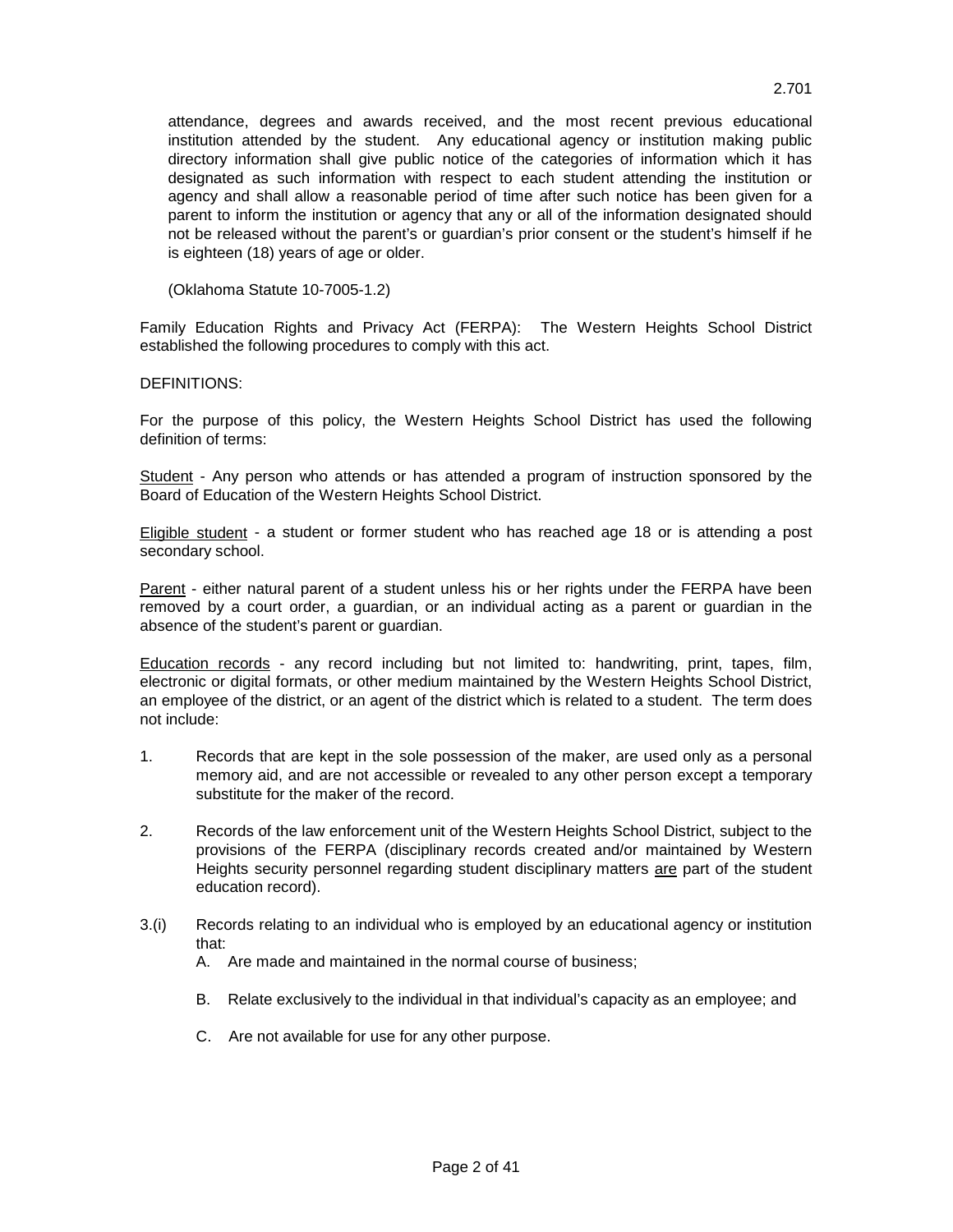(ii) Records relating to an individual in attendance at the Western Heights School District who is employed as a result of his or her status as a student are education records and not excepted under paragraph (3)(i) of this definition.

- 4. Records on a student who is 18 years of age or older, or is attending an institution of postsecondary education, that are:
	- (i) Made or maintained by a physician, psychiatrist, psychologist, or other recognized professional or paraprofessional acting in his or her professional capacity or assisting in a paraprofessional capacity;
	- (ii) Made, maintained, or used only in connection with treatment of the student; and
	- (iii) Disclosed only to individuals providing the treatment. For the purpose of this definition, "treatment" does not include remedial educational activities or activities that are part of the program of instruction at the Western Heights School District; and
- 5. Records that only contain information about an individual after he or she is no longer a student at Western Heights School District.

(A*uthority: 20 U.S.C. 1232g(a)(4)*

"Personally identifiable information" includes, but is not limited to: (*Authority: 20 U.S.C. 1232g)*

- a) The student's name;
- b) The name of the student's parent or other family member;
- c) The address of the student or student's family;
- d) A personal identifier, such as the student's social security number or student number;
- e) A list of personal characteristics that would make the student's identity easily traceable; or
- f) Other information that would make the student's identity easily traceable.

Other definitions are listed in the FERPA as included at the end of this policy; the Western Heights School District will utilize all definitions as listed therein.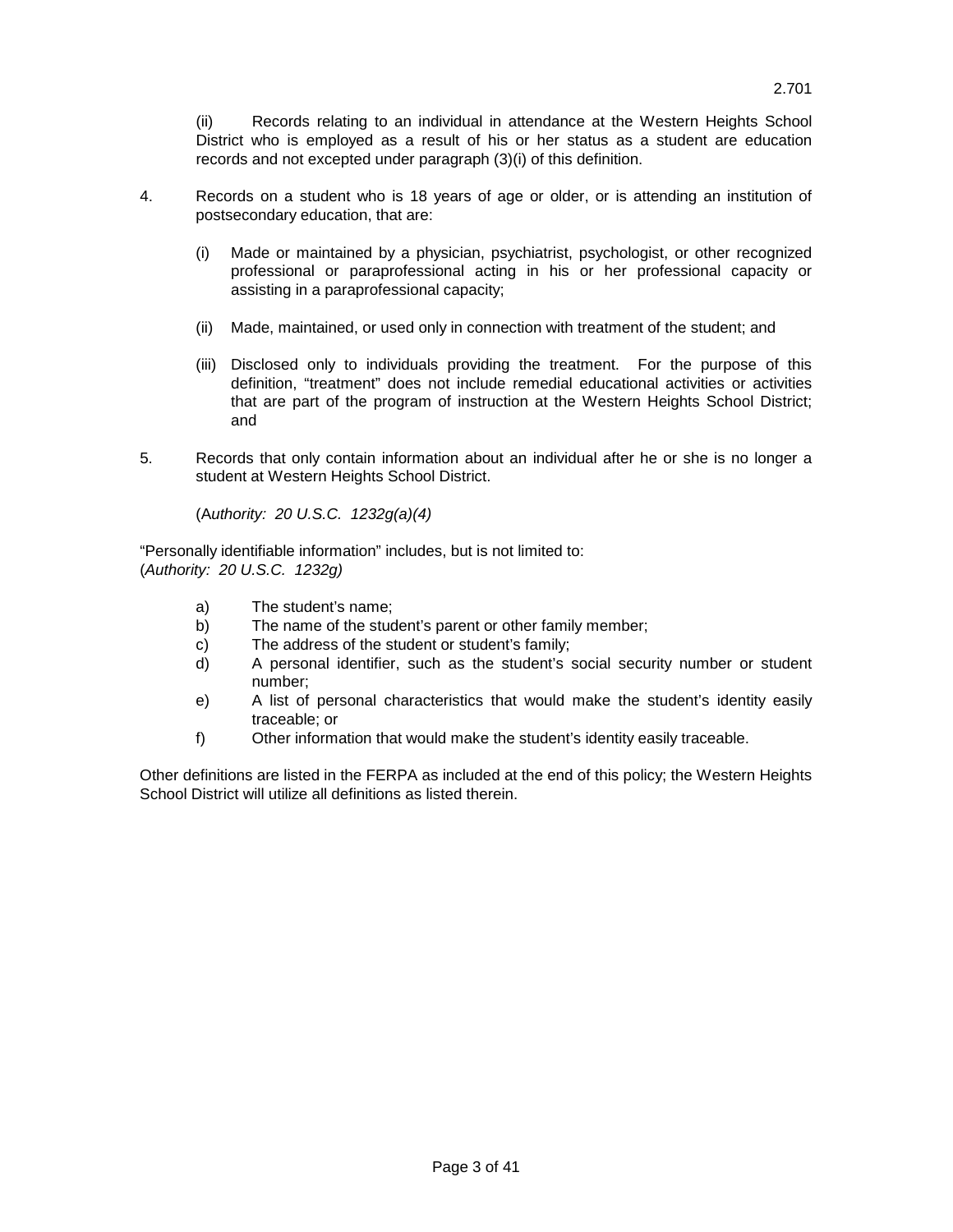#### ANNUAL NOTIFICATION:

Within the first four weeks of each school year, the Western Heights School District will publish in the Flyer a notice to parents and eligible students of their rights under the FERPA and this policy. The district will also send home with each student a student handbook listing these rights, and the student handbook will be included with a packet of material provided to parents or an eligible student when the student enrolls during the school year.

The notice will include the following:

- 1. The right of a student's parents and eligible students to inspect and review the student's education records including the procedure to exercise this right;
- 2. The intent of the Western Heights School District to limit the disclosure of information contained in a student's education records except: (1) by the prior written consent of the student's parent of the eligible student, (2) as directory information, or, (3) under certain limited circumstances, as permitted by the FERPA;
- 3. The rights of, and procedures for, the parent or an eligible student to seek to amend parts of the student's education record which he or she believes to be inaccurate, misleading, or in violation of student's privacy rights. This right includes the right to a hearing to present evidence that the record should be changed if the district decides not to alter it according to the parent or eligible student's request;
- 4. The right of the parent or eligible student to file a complaint with the U.S. Department of Education, if the Western Heights School District violates the FERPA;
- 5. The procedure that a student's parent or an eligible student should follow to obtain copies of this policy and the locations where copies may be obtained; and
- 6. The definitions of "school official" and "legitimate educational interest" for the purposes of records disclosure without parent or eligible student consent.

The District will provide translations of the annual notification to parents who have a primary language other than English.

Western Heights School District shall give full rights under the FERPA to either parent, unless the District has been provided with evidence that there is a court order, state statute, or legally binding document relating to such matters as divorce, separation or custody that specifically revokes these rights.

*(Authority: 20 U.S.C. 1232g)*

When a student becomes an "eligible student," the rights accorded to, and consent required of, parents under this part transfer from the parents to the student.

The FERPA and this part do not prevent the Western Heights School District from giving student rights in addition to those given to parents.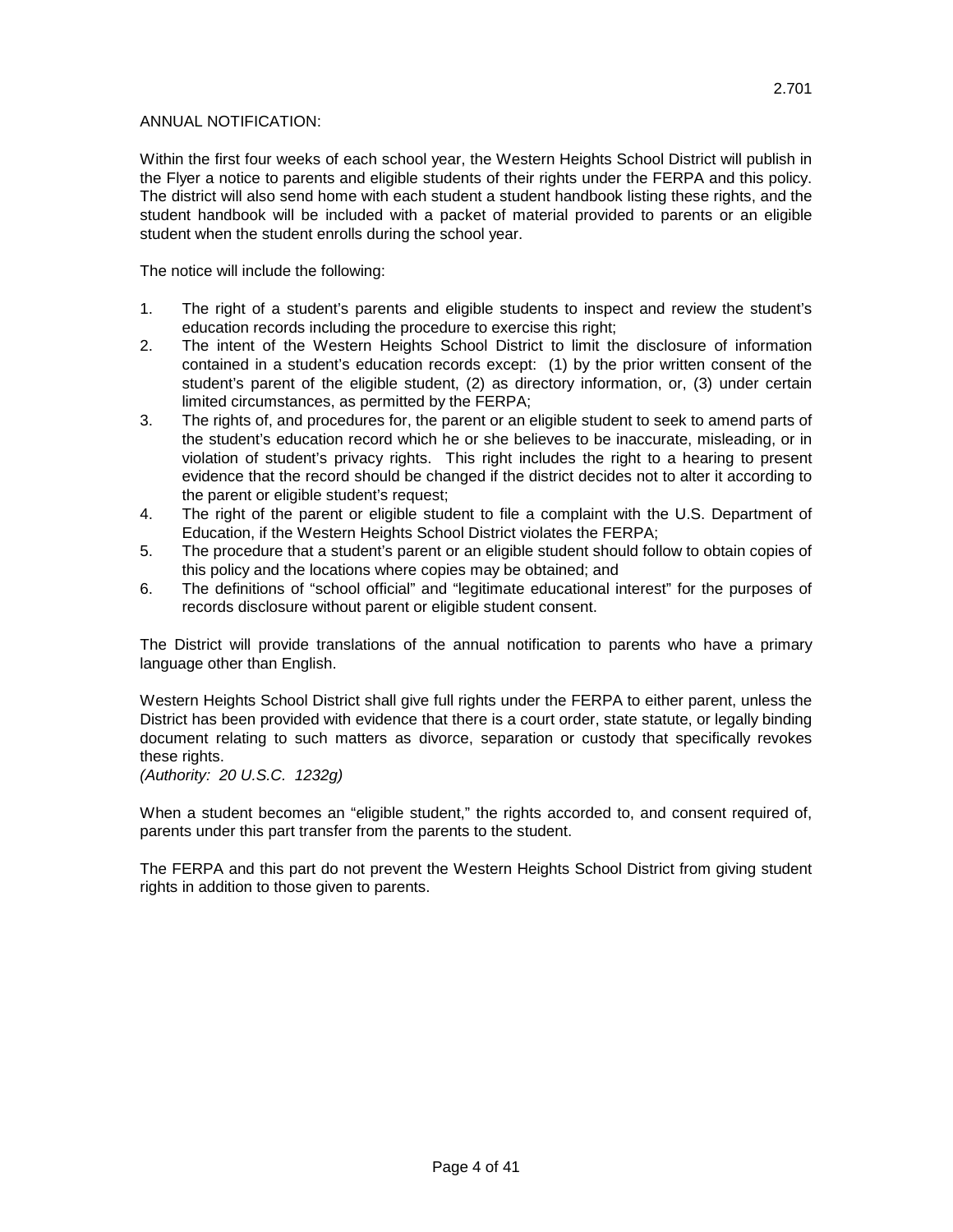| <b>Types</b>                                                                        | <b>Custodian</b>                                                  | Location                                                                      |
|-------------------------------------------------------------------------------------|-------------------------------------------------------------------|-------------------------------------------------------------------------------|
| Cumulative School Records<br>(Current and former students)<br><b>Health Records</b> | <b>School Principal's Offices</b>                                 | <b>Council Grove Elementary</b><br>7721 W. Melrose, OKC 73127                 |
| Special Education Records (Current students)                                        |                                                                   | <b>Greenvale Elementary</b><br>901 Greenvale Rd., OKC 73127                   |
|                                                                                     |                                                                   | John Glenn Elementary<br>6501 S. Land, OKC 73159                              |
|                                                                                     |                                                                   | Winds West Elementary<br>8300 SW 37th, OKC 73179                              |
|                                                                                     |                                                                   | Western Heights Middle School<br>8435 SW 44th, OKC 73179                      |
|                                                                                     |                                                                   | Western Heights High School<br>8201 SW 44th, OKC 73179                        |
|                                                                                     |                                                                   | Western Heights Academy<br>8005 SW 44th, OKC 73179                            |
| School Transportation<br>Records                                                    | Director of Transportation                                        | <b>Western Heights Administration</b><br>8401 SW 44 <sup>th</sup> , OKC 73179 |
| <b>Special Education Records</b><br>(Current and former students)                   | <b>Assistant Superintendent</b><br>Director of Special Education) | Western Heights Administration<br>8401 SW 44th, OKC 73179                     |

# 2.701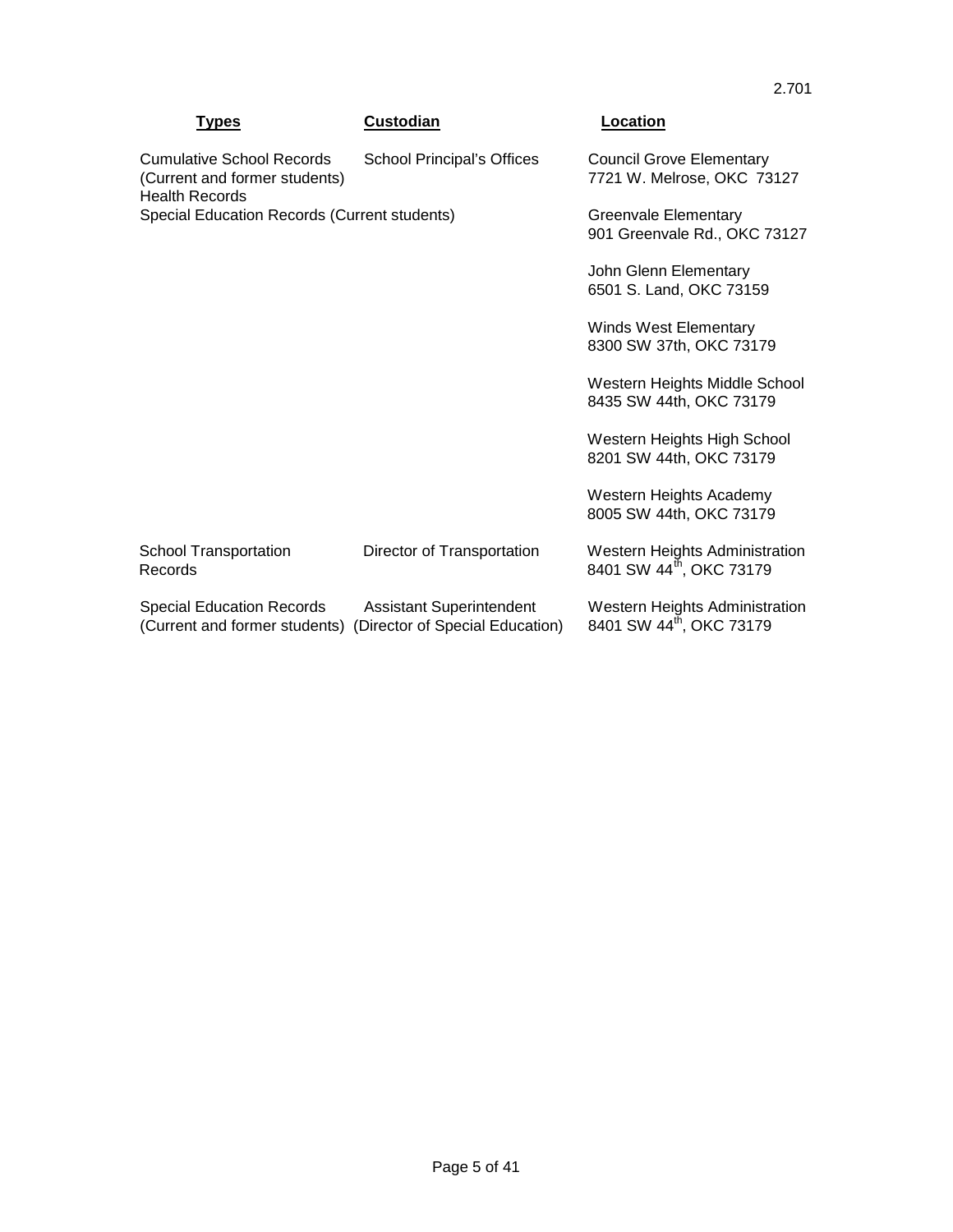Parents of students and eligible students may inspect and review the student's education records upon request. In some circumstances, it may be mutually more convenient for the record custodian to provide copies of records. See the schedule of fees for copies below.

Since a student's records may be maintained in several locations, the school principals will offer to collect copies of records or the records themselves from locations other than a student's school, so they may be inspected at one site. However, if parents and eligible students wish to inspect records where they are maintained, school principals will assist the parents in the on-site review by providing a mutually agreed upon time and supervising the inspection. School principals shall also respond to reasonable requests for explanations and interpretations of the records.

Parents of eligible students should submit to the student's school principal a written request which identifies as precisely as possible the record or records he/she wishes to inspect.

The principal (or other custodian) will contact the parent of the student or the eligible student to discuss how access will be best arranged (copies, at the exact location, or records brought to a single site).

The principal (or other custodian) will make the needed arrangements as promptly as possible and notify the parent or eligible student of the time and place where the records may be inspected. This procedure must be completed in 45 days or less from the receipt of the request for access.

If for any valid reason such as working hours, distance between record location sites, or health, a parent or eligible student cannot personally inspect and review a student's education record, the Western Heights School District will arrange for the parent or eligible student to obtain copies of the records. See below for information regarding fees for copies of records.

When a record contains information about students other than a parent's child or the eligible student, the parent or eligible student may not inspect and review the records of the other students.

The Western Heights School District shall not destroy any education records if there is an outstanding request to inspect and/or review the requested records.

# FEES FOR COPIES OF RECORDS:

The Western Heights School District will not deny parents or eligible student any rights to copies of records because of the following published fee. Where the fee represents an unusual hardship, it may be waived in part or entirely by the Superintendent. However, the district reserves the right to make a charge for copies such as transcripts it forwards to potential employers or to colleges and universities for employment or admissions purposes. The school district may deny copies of records (except for those required by the FERPA) in the following situations:

- 1. The student has an unpaid financial obligation to the school; or
- 2. There is an unresolved disciplinary action against the student which warrants the denial of copies.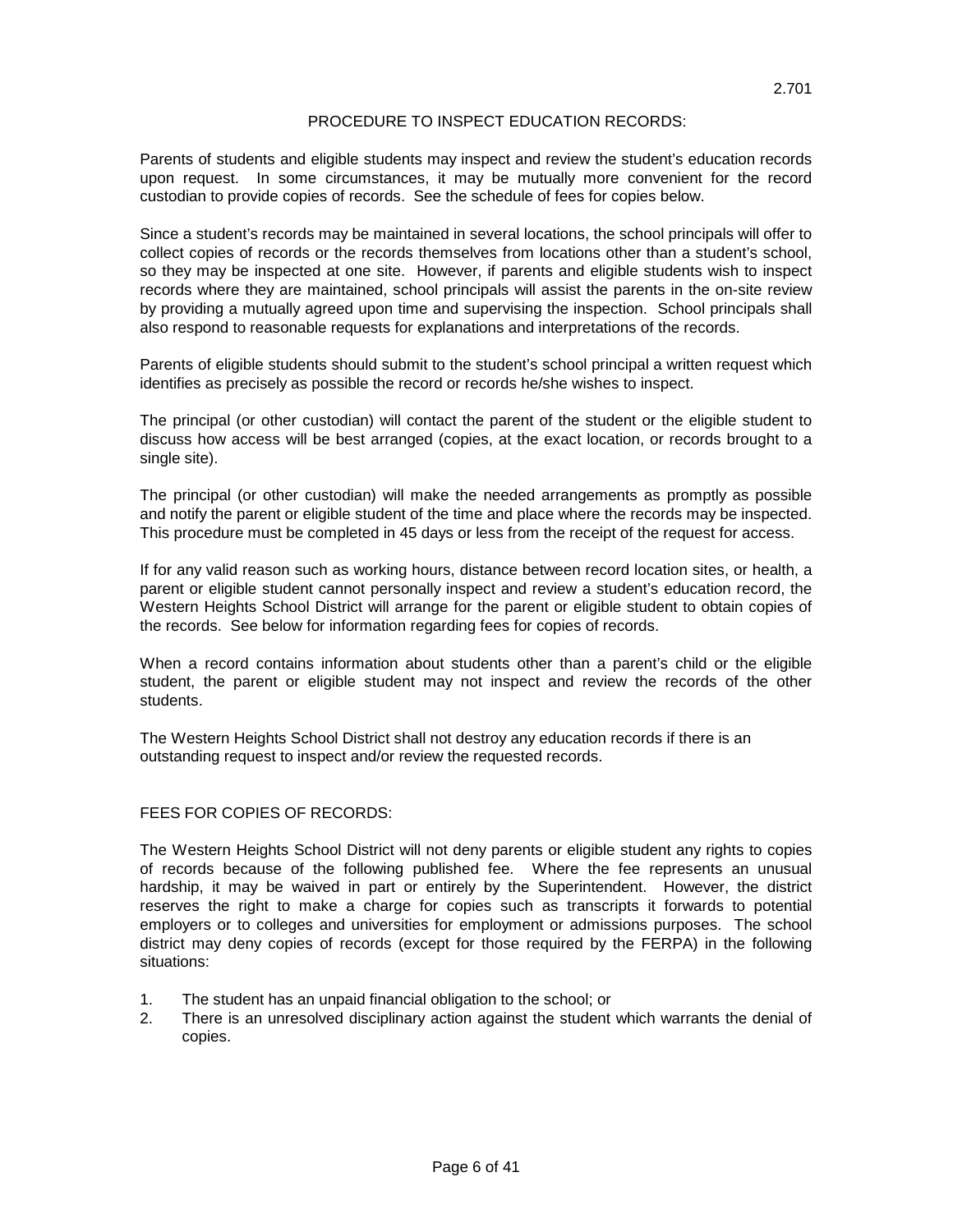The FERPA requires the school district to provide copies of records:

- 1. When the refusal to provide copies effectively denies access to the records by a parent or eligible student;
- 2. At the request of the parent or eligible students when the school district has provided the records to third parties by the prior consent of the parent or eligible student; or
- 3. At the request of the parent or eligible student when the school district has forwarded the records to another school where the student seeks or intends to enroll.

The fee for copies provided under the FERPA may not include the costs for search and retrieval. This fee will be twenty (20) cents per page.

The fee for all other copies such as copies of records forwarded to third parties with prior consent or those provided to parents as a convenience will be twenty-five (25) cents per page plus postage if that is involved.

## USE OF STUDENT EDUCATION RECORDS:

To carry out their responsibilities, school officials will have access to student education records for legitimate educational purposes. The Western Heights School District will use the following criteria to determine who are school officials. An official is:

- 1. A person certified by the state and appointed by the school board to an administrative or supervisory position;
- 2. A person certified by the state and under contract to the school board as an instructor;
- 3. A person employed by or under contract to the school board to perform a special task such as a secretary, a clerk, the school board attorney or auditor for the period of his or her performance as an employee or contractor; or
- 4. A person duly elected to the school board, when review of the student's records is pertinent to a pending board decision.

School officials who meet the criteria listed above will have access to a student's records if they have a legitimate educational interest in doing so. A "legitimate education interest" is the person's need to know in order to:

- 1. Perform an administrative task required in the school employee's position description approved by the school board;
- 2. Perform a supervisory or instructional task directly related to the student's education; or
- 3. Perform a service or benefit for the student or the student's family such as health care, counseling, student job placement, or student financial aid.

The Western Heights School District will only release information from or permit access to a student's education record with a parent or eligible student's prior written consent, except that the school officials may permit disclosure without prior written consent when:

- (1) The disclosure is to other school officials, including teachers, within the Western Heights School District whom the District has determined to have legitimate educational interests.
- (2) The disclosure is to officials of another school, school system, or institution of postsecondary education where the student seeks or intends to enroll.
- (3) The disclosure is, subject to the requirements of the FERPA, to authorized representatives of-
	- (i) The Comptroller General of the United States;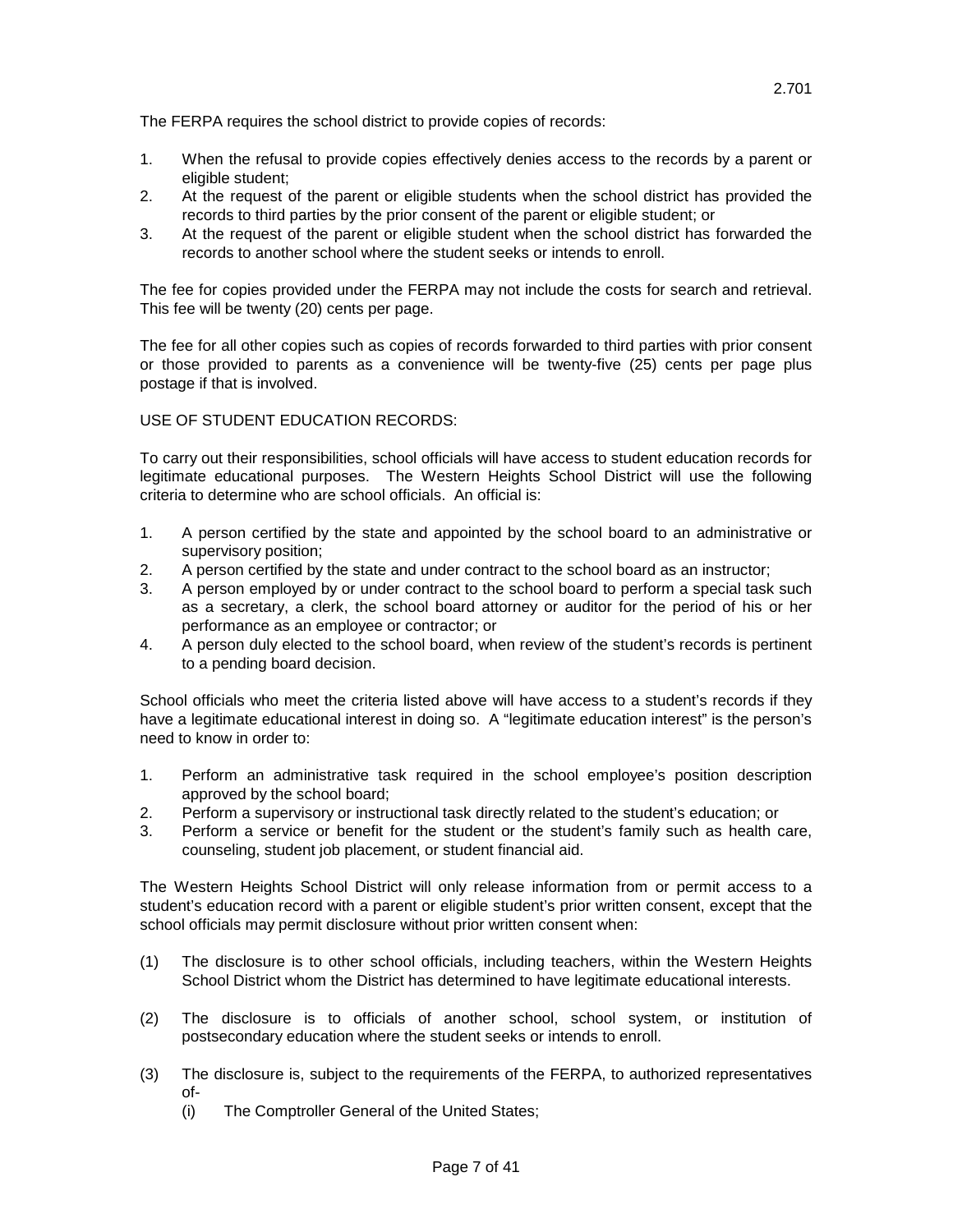- (ii) The Attorney General of the United States;
- (iii) The Secretary; or
- (iv) State and local education authorities.
- (4)(i) The disclosure is in connection with financial aid for which the student has applied or which the student has received, if the information is necessary for such purposes as to:
	- A. Determine eligibility for the aid;
	- B. Determine the amount of the aid;
	- C. Determine the conditions for the aid; or
	- D. Enforce the terms and conditions of the aid.
	- (ii) As used in paragraph (a)(4)(i) of this section, "financial aid" means a payment of funds provided to an individual (or a payment in kind of tangible or intangible property to the individual) that is conditioned on the individual's attendance at an educational agency or institution.

*(Authority: 20 U.S.C. 1232 g(b)(1(D))*

- (5)(i) The disclosure is to State and local officials or authorities to whom this information is specifically-
	- A. Allowed to be reported or disclosed pursuant to a State statute adopted before November 19, 1974, if the allowed reporting or disclosure concerns the juvenile justice system and the system's ability to effectively serve the student whose records are released; or
	- B. Allowed to be reported or disclosed to juvenile justice authorities pursuant to a State statute adopted after November 19, 1974, subject to the requirements of the FERPA.
	- (ii) Paragraph (5)(i) of this section does not prevent a State from further limiting the number or type of State or local officials to whom disclosures may be made under that paragraph.
- (6)(i) The disclosure is to organizations conducting studies for, or on behalf of, educational agencies or institutions to:
	- A. Develop, validate, or administer predictive tests;
	- B. Administer student aid programs; or
	- C. Improve instruction.
	- (ii) The Western Heights School District may disclose information under paragraph (6)(i) of this section only if:
		- A. The study is conducted in a manner that does not permit personal identification of parents and students by individuals other than representatives of the organization; and
		- B. The information is destroyed when no longer needed for the purposes for which the study was conducted;
	- (iii) If this Office determines that a third party outside the Western Heights School District to whom information is disclosed under this paragraph  $(6)$  violates paragraph  $(6)(ii)(B)$  of this section, the District may not allow that third party access to personally identifiable information from education records for at least five years.
	- (iv) For the purposes of paragraph (6) of this section, the term "organization" includes, but is not limited to, Federal, State, and local agencies, and independent organizations.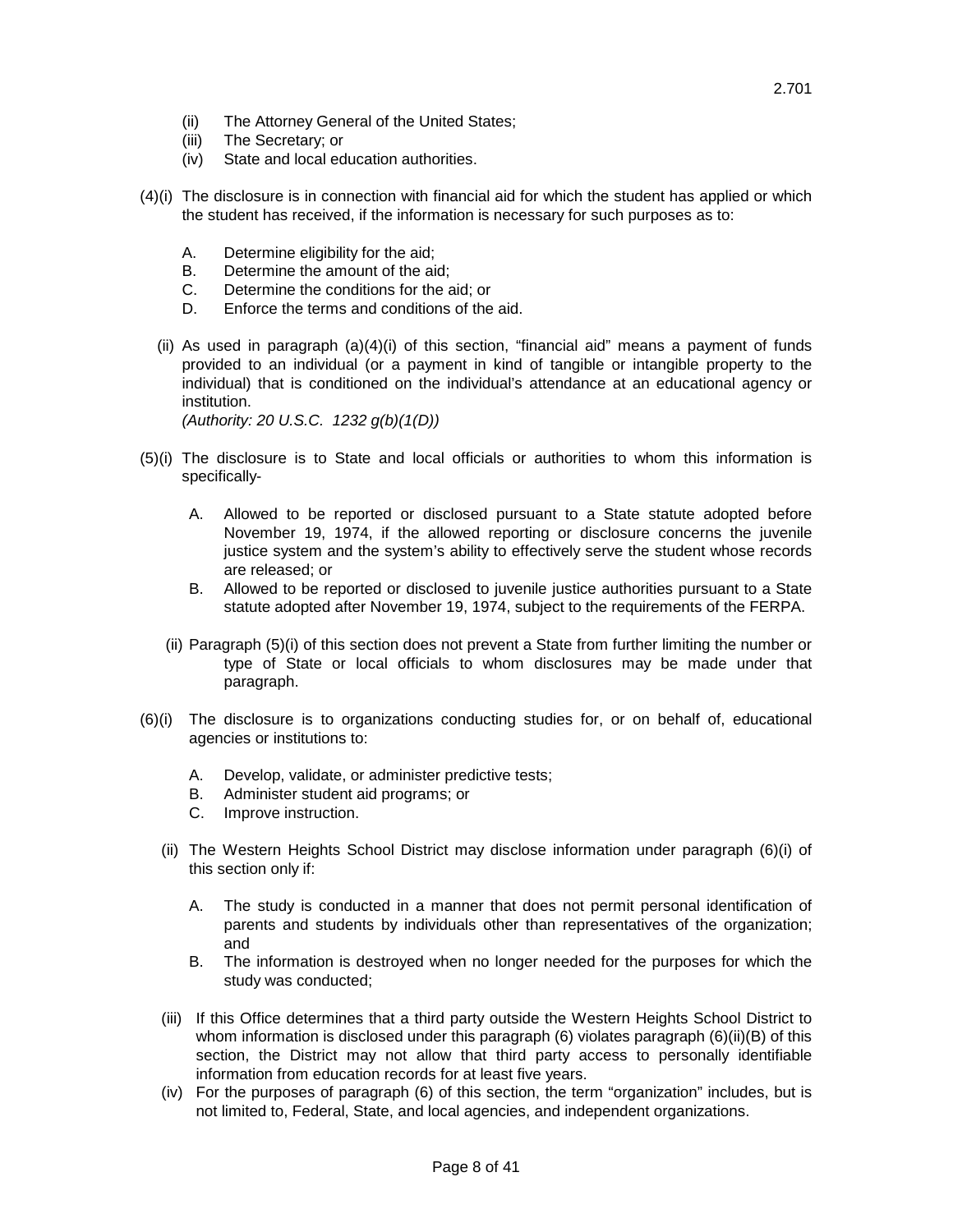- (7) The disclosure is to accrediting organizations to carry out their accrediting functions.
- (8) The disclosure is to parents of a dependent student, as defined in Section 152 of the Internal Revenue Code of 1986.
- (9)(i) The disclosure is to comply with a judicial order or lawfully issued subpoena.
	- (ii) The Western Heights School District may disclose information under paragraph (9)(i) of this section only if the District makes a reasonable effort to notify the parent or eligible student of the order or subpoena in advance of compliance, so that the parent or eligible student may seek protective action, unless the disclosure is in compliance with-
		- A. A Federal grand jury subpoena and the court has ordered that the existence or the contents of the subpoena or the information furnished in response to the subpoena not be disclosed; or
		- B. Any other subpoena issued for a law enforcement purpose and the court or other issuing agency has ordered that the existence or the contents of the subpoena or the information furnished in response to the subpoena not be disclosed.
	- (iii) A. If the Western Heights School District initiates legal action against a parent or student, the District may disclose to the court, without a court order or subpoena, the education records of the student that are relevant for the District to proceed with the legal action as plaintiff.
	- (iii) B. If a parent or eligible student initiates legal action against the Western Heights School District, the District may disclose to the court, without a court order or subpoena, the student's education records that are relevant for the District to defend itself.
- (10) The disclosure is in connection with a health or safety emergency, and if knowledge of the information is necessary to protect the health or safety of the student or other individuals, subject to the FERPA terms.
- (11) The disclosure is information the Western Heights School District has designated as "directory information," under the conditions described in the FERPA.
- (12) The disclosure is to the parent of a student who is not an eligible student or to the student.

In all other cases, the Western Heights School District officials may release information from a student's education record if the student's parents or the eligible student gives his prior written consent for the disclosure. The written consent must include at least:

- 1. A specification of the records to be disclosed;
- 2. The reason for the disclosure;
- 3. The name of the person or the organization, or the class of persons or organizations, to whom the disclosure is to be made;
- 4. The parent or student's signature; and
- 5. The date of the consent and, if appropriate, a date when the consent is to be terminated.

The student's parent or the student may obtain a copy of any records disclosed under this provision.

The Western Heights School District will not release information contained in a student's education records, except directory information to any third parties except its own officials, unless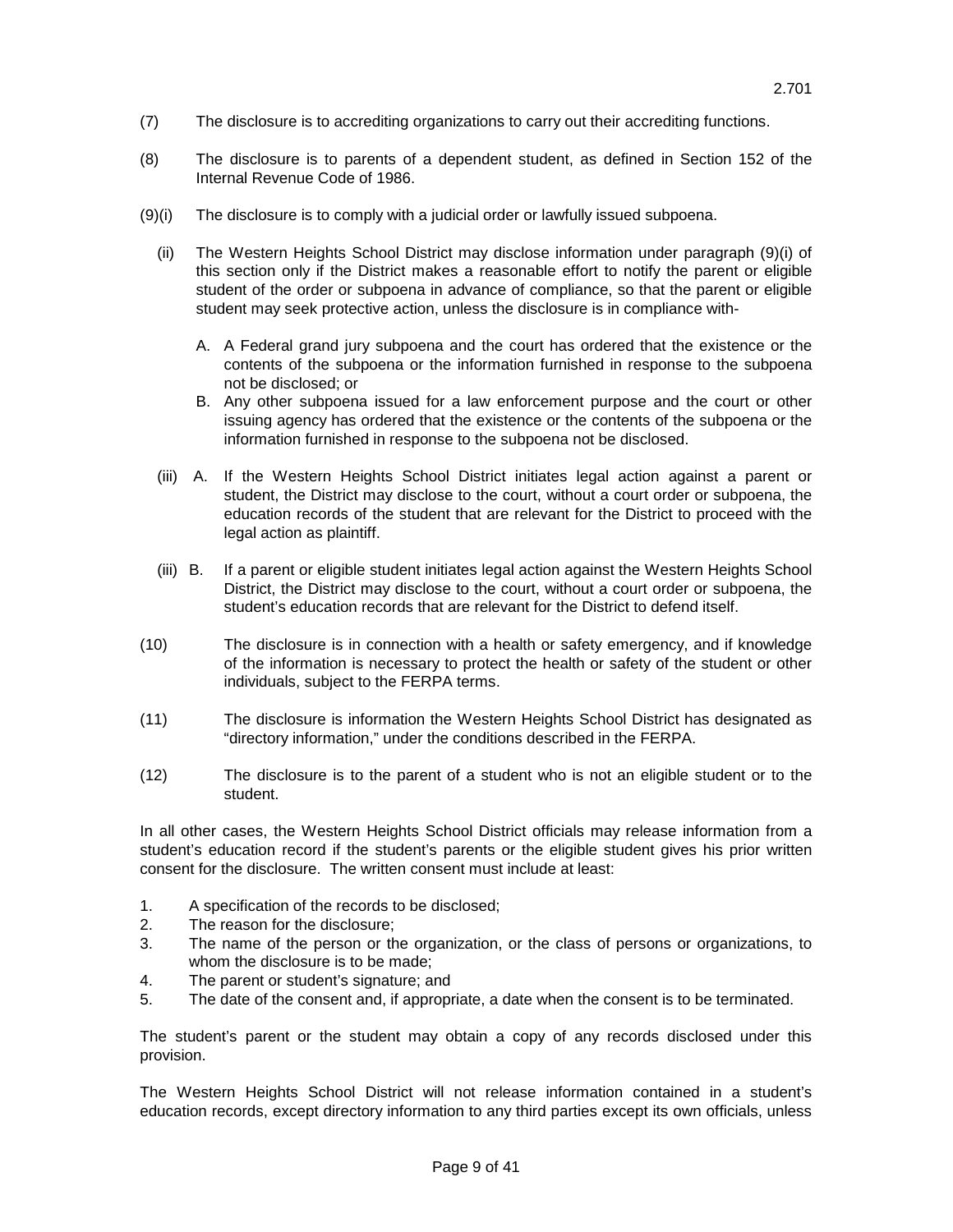those parties agree that the information will not be further disclosed without the parent or eligible student's prior written consent, and only for the purposes which the disclosure was made.

RECORDS OF REQUESTS FOR ACCESS AND DISCLOSURES MADE FROM EDUCATION RECORDS:

The Western Heights School District will maintain an accurate record of all requests for it to disclose information from or to permit access to a student's education records and of information it discloses and access it permits with some exceptions listed below. This record will be kept with, but will not be a part of, each student's cumulative school records. It will be available only to school officials, the eligible student, the parent of the student, or to federal, state, or local officials for the purpose of auditing or enforcing federally supported education programs.

The record will include, at a minimum:

- 1. The name of the person or agency that made the request;
- 2. The interest the person or agency had in the information;
- 3. The date the person or agency made the request; and
- 4. Whether the request was granted and, if it was, the date access was permitted or the disclosure was made.

The district will maintain this record as long as it maintains the student's education record.

The record will not include requests for access or access granted to parents of the student or to an eligible student, request for access or access granted to school officials of the Western Heights School District who have a legitimate education interest in the student, requests for or disclosures of information contained in the student's education record if the request is accompanied by the prior-written consent of a parent of the student or the eligible student or the disclosure is authorized by such prior consent, requests for, or disclosure of directory information designated for that student, or for requests by official subpoena as described in the FERPA when the issuing agency has ordered that the request not be disclosed.

PROCEDURES TO SEEK TO CORRECT EDUCATION RECORDS:

Parents of students and eligible students have a right to seek to amend any part of the student's record they believe is inaccurate, misleading or in violation of student privacy rights.

To establish an orderly process to review and amend an education record, the following district procedures shall apply:

First level decision - When a parent of a student or an eligible student ("requester") finds an item in the student's education record which he or she believes inaccurate, misleading or in violation of student rights, he or she should immediately ask the school principal to correct it. If the record is incorrect because of an obvious error and it is a simple matter to make the record change at this level, the school principal will authorize the correction.

If the school principal is unable to amend the record to the requester's satisfaction or if the record does not appear to be obviously incorrect, the principal will:

- 1. Provide the requester with a copy of the questioned record at no cost;
- 2. Ask the requester to initiate a written request for the amendment; and
- 3. Follow the procedure for a second level decision.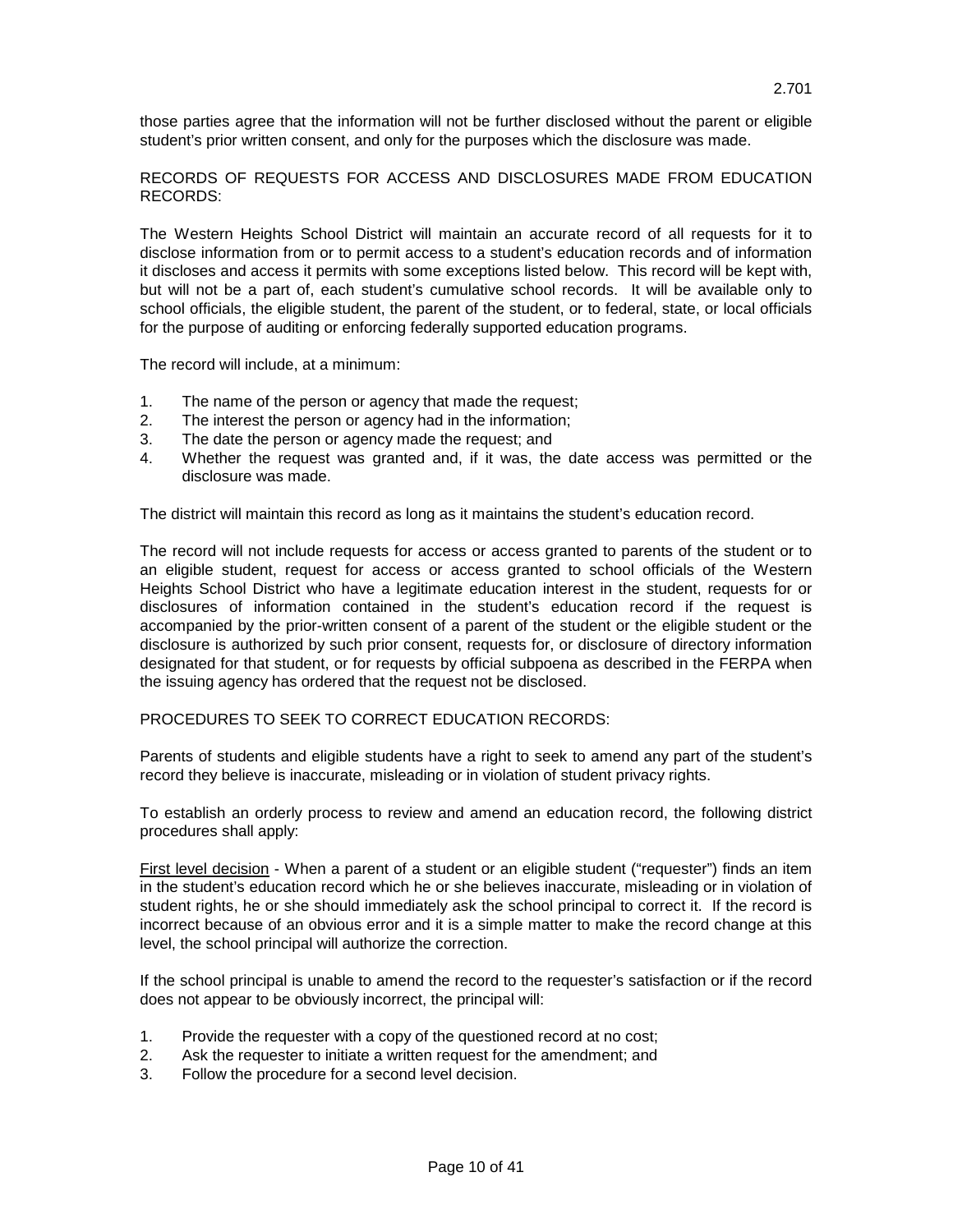- 1. Is inaccurate and why, and/or
- 2. Is misleading and why, and/or
- 3. Violates student rights and why.

The request will be dated and signed by the requester.

Within two weeks after the school principal receives a written request, he or she will: study the request, discuss it with other school officials (the person who made the record or those who may have a professional interest in the district's response to the request), make a decision to comply or decline to comply with the request, and complete the appropriate steps to notify the requester or move the request to the next level for a decision.

If, as a result of this review and discussion, the record should be amended, the school principal shall authorize the change and notify the requester in writing that the amendment has been made. Each such notice will include an invitation for the requester to inspect and review the student's education record to make certain the record is in order and the amendment is satisfactory.

If the school principal determines that the record is not in need of amendment(s), he/she will make a written summary of any discussions with other officials and of any findings in the matter. He/she will transmit this summary and a copy of the written request to the school superintendent.

Third level decision - The school superintendent will review the material provided by the school principal, and if necessary discuss the matter with other officials such as the school attorney or the school board (in executive session). He/she will then make a decision concerning the request and complete the steps at this decision level. Ordinarily, this level of the procedure shall be completed within two weeks. If it will take longer, the superintendent will notify the requester in writing of the reasons for the delay and provide a date by when the decision will be made (which in no case shall exceed beyond an additional 30 days).

If the superintendent decides that the record is in need of amendment, he/she will advise the school principal to make the changes. The school principal shall advise the requester of the change using the procedures outlined in the second-level decision procedures.

If the superintendent decides the record is not in need of amendment, he/she will prepare a certified letter to the requester which shall include:

- 1. The school district's decision, that the record is correct and the basis for the decision;
- 2. A notice to the requester that he or she has a right to ask for a hearing to present evidence that the record is in need of amendment and an assurance that the district will grant such a hearing;
- 3. Instructions for the requester to contact the superintendent, or a designee, to discuss impartial hearing officers, convenient times, and a satisfactory site for the hearing. (The district will not be bound by the requester's positions on these items but will, to the extent possible, arrange the hearing accordingly; and.
- 4. Advise that the requester may be represented or assisted in the hearing by other parties, including an attorney, at the requester's expense.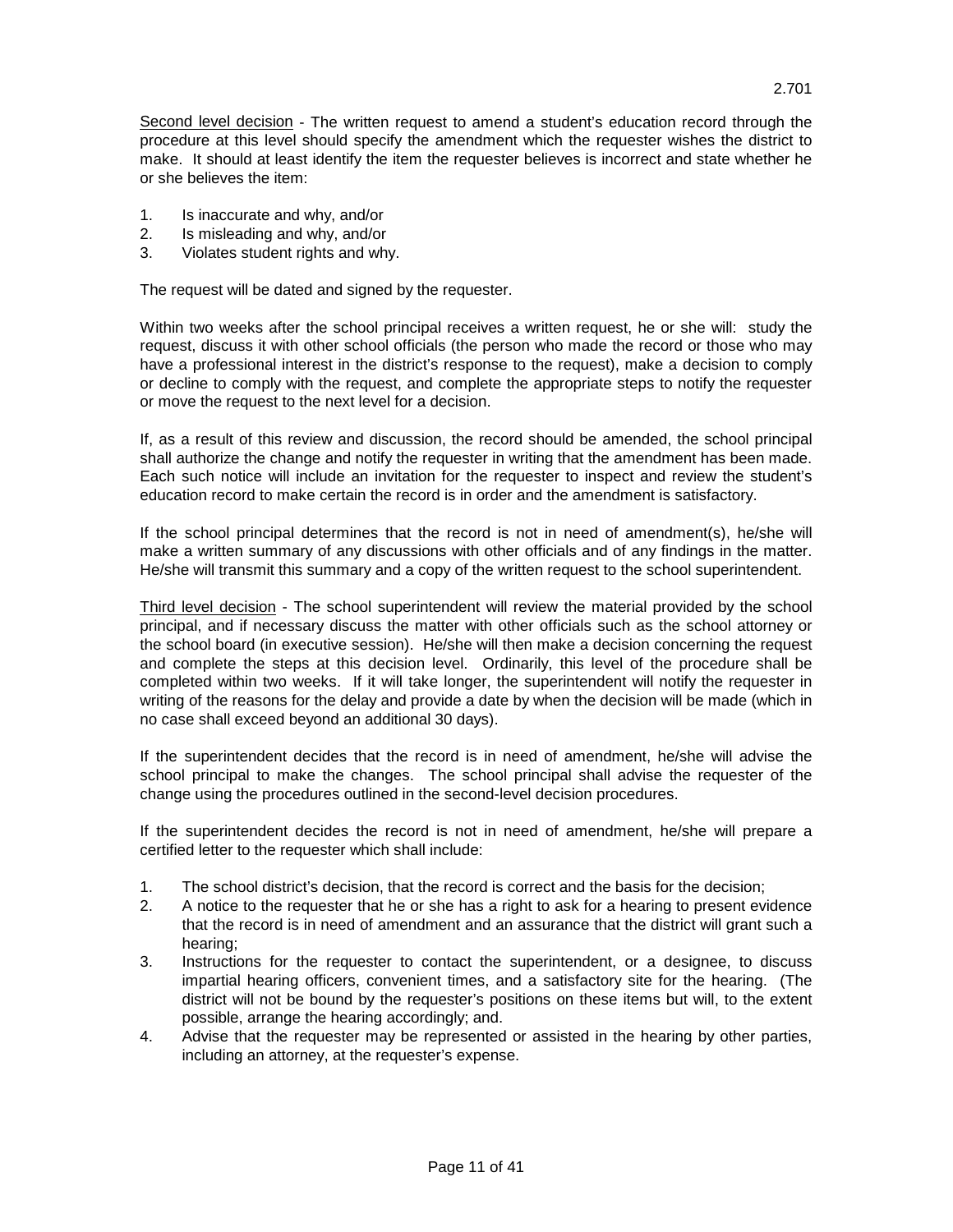Fourth level decision (Final) – Within seven days of the completion of all third-level decision procedures, the superintendent shall provide the requester with notice of the hearing date/time/location and the name of the designated hearing officer.

At the hearing, the hearing officer shall provide the requester with a full and reasonable opportunity to present material evidence and testimony to demonstrate that the questioned part(s) of the student's education record is in need of amendment as documented in the second level.

Within one week after the hearing, the hearing officer shall submit to the school superintendent a written summary of the evidence submitted at the hearing. Along with the summary, the hearing officer shall submit his or her recommendation, based solely on the evidence presented at the hearing, that the record should be amended or remain unchanged.

The school superintendent will render the district's final decision within two weeks of the hearing. That decision will be based on the summary of the evidence presented at the hearing and the hearing officer's recommendation. However, the district's decision will be based solely on the evidence presented at the hearing. Therefore, the superintendent may overrule the hearing officer if he believes the hearing officer's recommendation is not consistent with the evidence presented. As a result of the district's decision, the superintendent will take one of the following actions:

- 1. If the decision is that the district will amend the record, the superintendent will instruct the school principal to amend the record. The principal shall correct the record and notify the requester as outlined in the second-level decision procedures.
- 2. If the decision is that the district will not amend the record, the superintendent will prepare a written notice to the requester which will include:
	- a) The school district's decision that the record is not inaccurate, misleading, or in violation of the student's privacy rights and that it will not be changed,
	- b) A copy of the hearing officer's summary of evidence presented at the hearing and a written statement of the reasons for the district's decision, and.
	- c) Advice to the requester that he or she may place in the student's education record an explanatory statement which states the reasons he or she disagrees with the school district's decision and/or the reasons he or she believes the record is in need of amendment.
- 3. If the requester prepares a statement as listed in #2c above, the district shall:
	- a) Maintain the statement with the contested part of the record for as long as the record is maintained; and
	- b) Disclose the statement whenever it discloses the portion of the record to which the statement relates.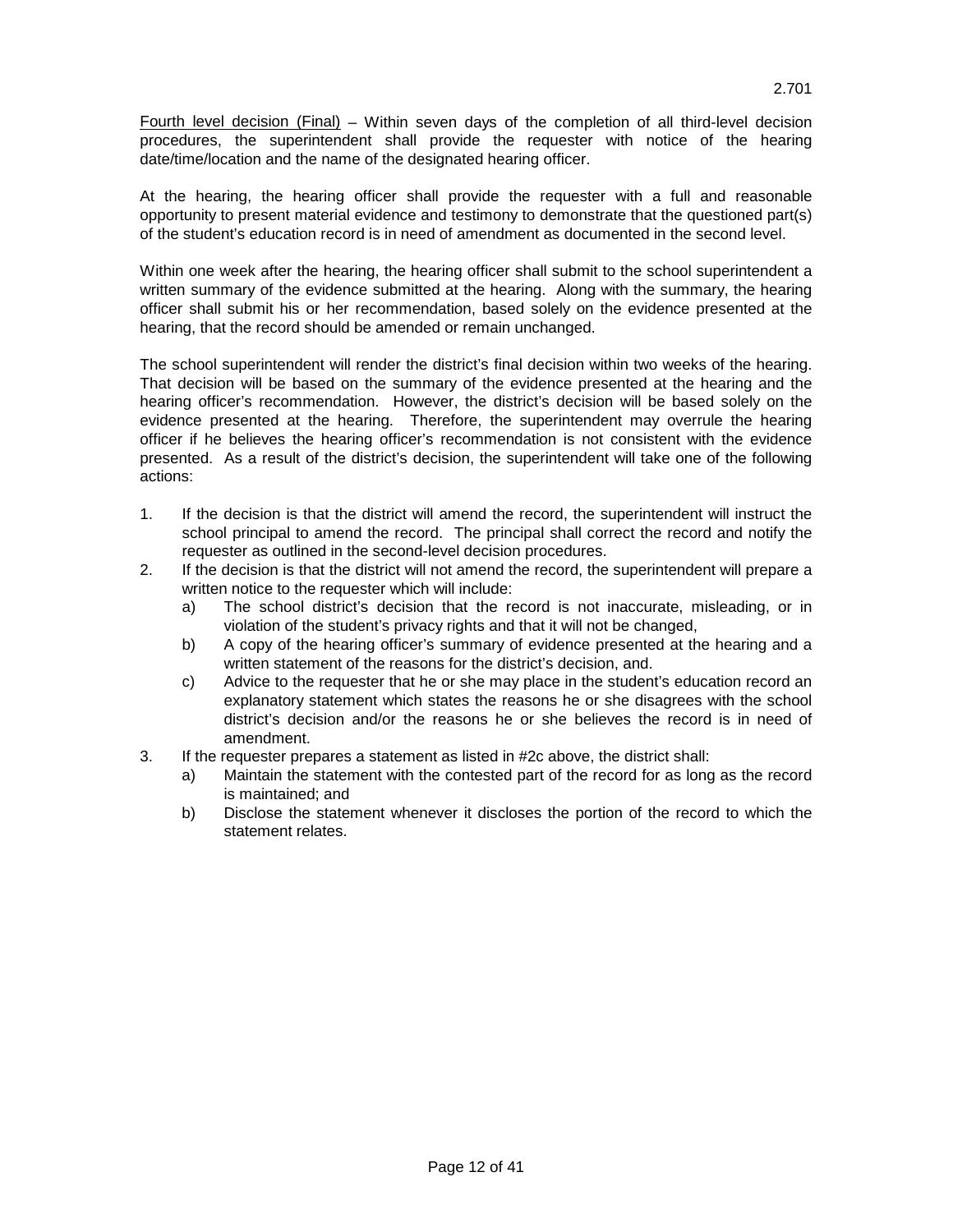#### DIRECTORY INFORMATION:

The Western Heights Public School District proposes to designate the following personally identifiable information contained in a student's education record as "directory information," and it will disclose that information without prior written consent.

- 1. The student's name.
- . 2. The student's class designation (i.e., first grade, tenth grade).
- 3. The student's extracurricular participation.
- 4. The student's achievement awards or honors.
- 5. The student's weight and height if a member of an athletic team.
- 6. The student's photographs or film footage taken at school or school related events.

Every parent/eligible student will be notified of such "directory information" content immediately upon initial enrollment in the district and then on an annual basis at the beginning of each school year. After the parents or eligible students have been so notified, they will have two (2) weeks to advise the district, in writing, of any or all of the items above which they refuse to permit the district to designate as directory information about that student.

(NOTE: The FERPA allows an educational agency or institution to disclose directory information about former students without meeting the other conditions of this section as listed above.)

# ADDITIONAL PROVISIONS OF FERPA:

Section 9528 of the ESEA, 20 U.S.C. § 7908, as amended by the NCLB, and 10 U.S.C. 503, as amended by §544 of the *National Defense Authorization Act for Fiscal Year 2002*, require local educational agencies (LEAs) to:

- Give military recruiters the same access to secondary school students as provided to postsecondary institutions or to prospective employers; and
- Provide students' names, addresses, and telephone listings to military recruiters, when requested, unless a parent has opted out of providing such information. The Western Heights School District will provide written notice (annually) to all parents, with the procedures and forms for opt-out included.

All specific requirements, conditions/provisions, and limitations/exceptions of the FERPA, as detailed in 34CFR Part 99, shall apply to this District policy. A full text of the FERPA regulations is included as a part of this policy as it appears below (Pages 14 – 37).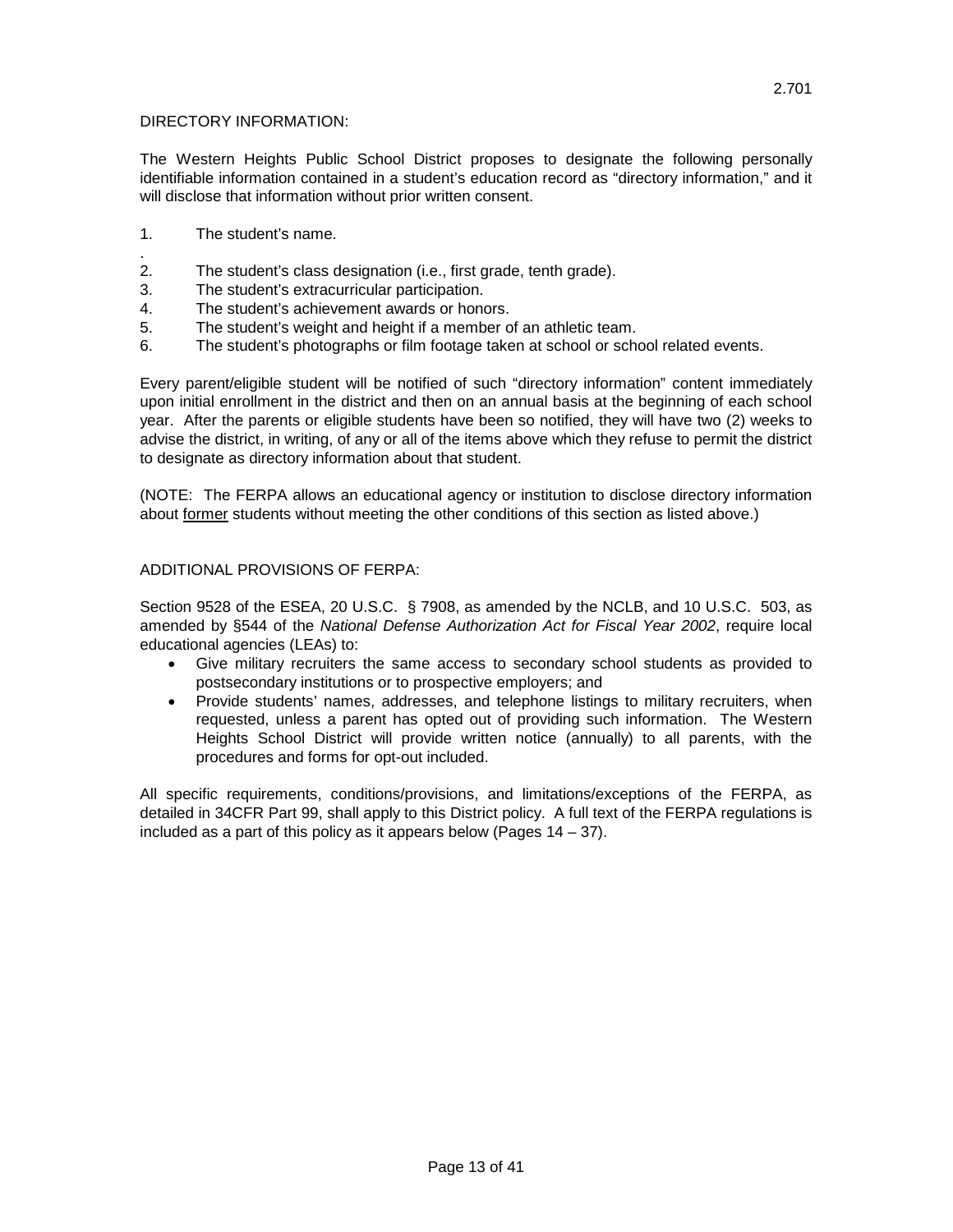# **FAMILY EDUCATIONAL RIGHTS AND PRIVACY ACT REGULATIONS**

34 CFR Part 99

#### **Subpart A – General**

*Section*

- 99.1 To which educational agencies or institutions do these regulations apply?
- 99.2 What is the purpose of these regulations?
- 99.3 What definitions apply to these regulations?
- 99.4 What are the rights of parents?
- 99.5 What are the rights of students?
- 99.7 What must an educational agency or institution include in its annual notification?
- 99.8 What provisions apply to records of a law enforcement unit?

#### **Subpart B – What Are the Rights of Inspection and Review of Education Records?**

*Section*

- 99.10 What rights exist for a parent or eligible student to inspect and review education records?
- 99.11 May an educational agency or institution charge a fee for copies of education records?
- 99.12 What limitations exist on the right to inspect and review records?

## **Subpart C – What Are the Procedures for Amending Education Records?**

*Section*

99.20 How can a parent or eligible student request amendment of the student's education records?

99.21 Under what conditions does a parent or eligible student have the right to a hearing?

99.22 What minimum requirements exist for the conduct of a hearing?

## **Subpart D – May an Educational Agency or Institution Disclose Personally Identifiable Information From Education Records?**

*Section*

99.30 Under what conditions is prior consent required to disclose information?

99.31 Under what conditions is prior consent not required to disclose information?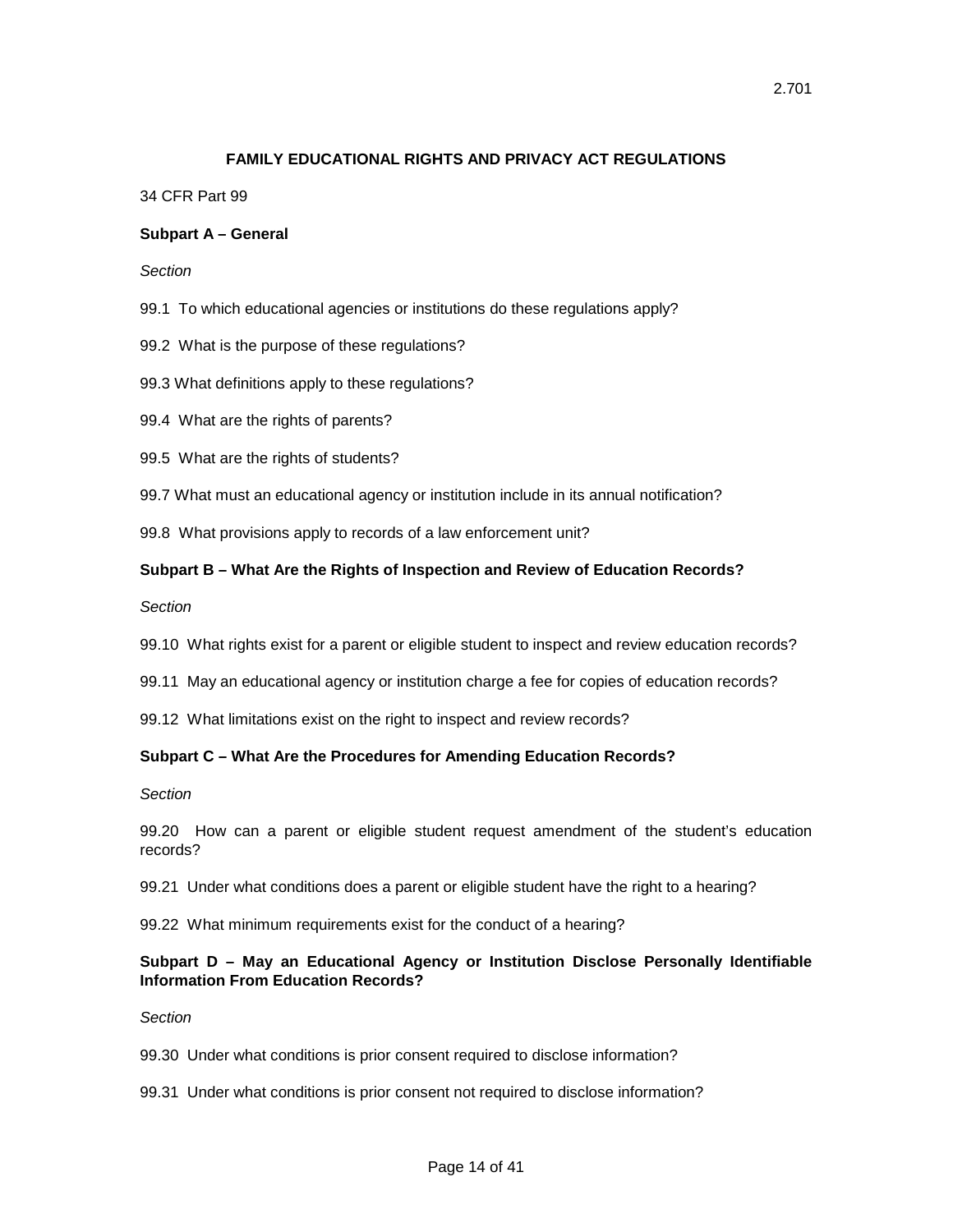99.32 What recordkeeping requirements exist concerning requests and disclosures?

99.33 What limitations apply to the redisclosure of information?

99.34 What conditions apply to disclosure of information to other educational agencies or institutions?

99.35 What conditions apply to disclosure of information for Federal or State program purposes?

99.36 What conditions apply to disclosure of information in health and safety emergencies?

99.37 What conditions apply to disclosing directory information?

99.38 What conditions apply to disclosure of information as permitted by State statute adopted after November 19, 1974 concerning the juvenile justice system?

99.39 What definitions apply to the nonconsensual disclosure of records by postsecondary educational institutions in connection with disciplinary proceedings concerning crimes of violence or non-forcible sex offenses?

#### **Subpart E – What are the Enforcement Procedures?**

*Section*

99.60 What functions has the Secretary delegated to the Office and to the Office of Administrative Law Judges?

99.61 What responsibility does an educational agency or institution have concerning conflict with State or local laws?

99.62 What information must an educational agency or institution submit to the Office?

99.63 Where are complaints filed?

99.64 What is the complaint procedure?

99.65 What is the content of the notice of complaint issued by the Office?

99.66 What are the responsibilities of the Office in the enforcement process?

99.67 How does the Secretary enforce decisions?

*AUTHORITY: 20 U.S.C. 1232g unless otherwise noted.*

#### **PART 99 – FAMILY EDUCATIONAL RIGHTS AND PRIVACY**

The authority citation for part continues to read as follows:

*Authority: 20 U.S.C. 1232g, unless otherwise noted*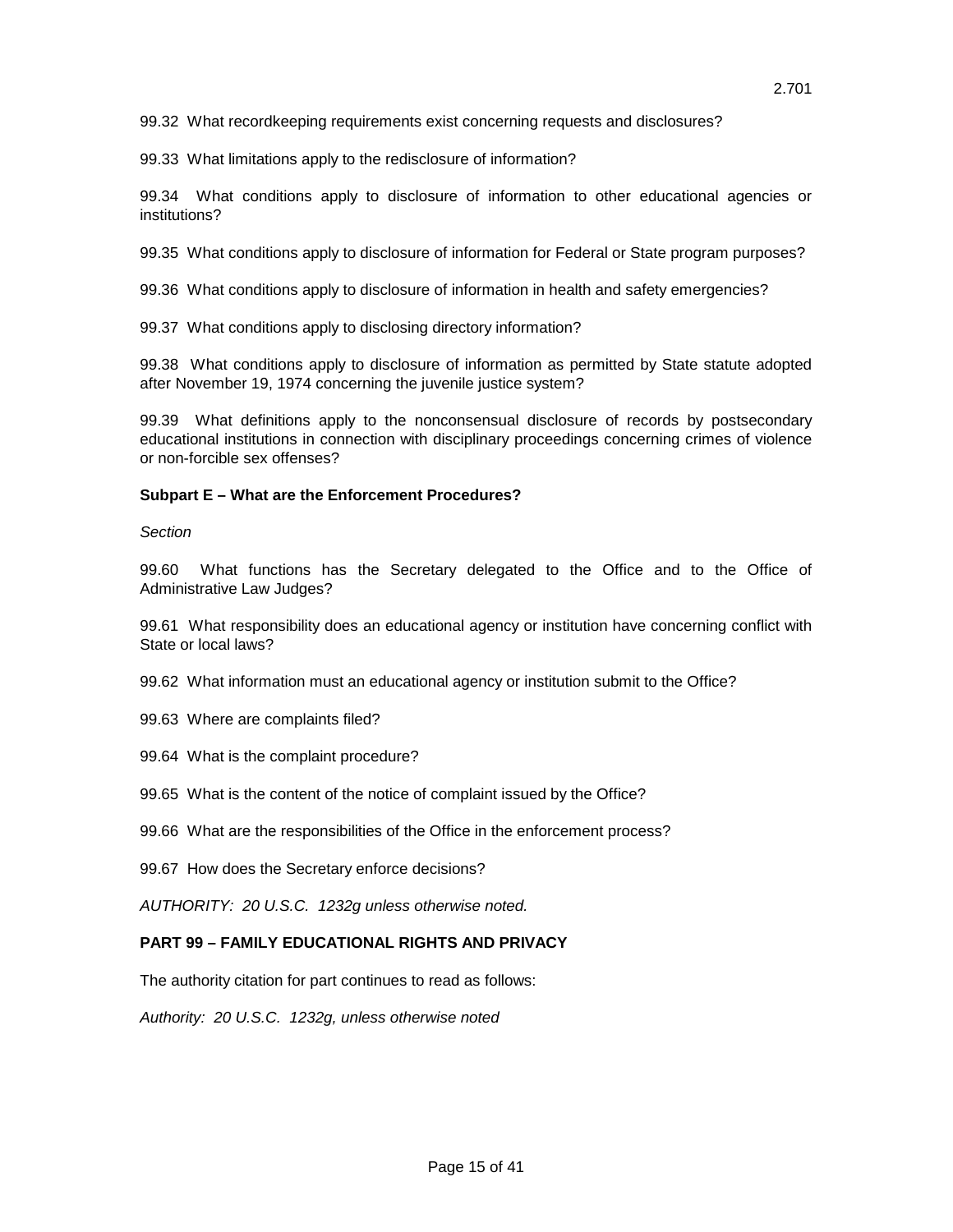# **Subpart A – General**

# *§ 99.1 To which educational agencies or institutions do these regulations apply?*

(a) Except as otherwise noted in § 99.10, this part applies to an educational agency or institution to which funds have been made available under any program administered by the Secretary, if – (1) The educational institution provides educational services or instruction, or both, to students; or

(2) The educational agency is authorized to direct and control public elementary or secondary, or postsecondary educational institutions.

(b) This part does not apply to an educational agency or institution solely because students attending that agency or institution receive non-monetary benefits under a program referenced in paragraph (a) of this section, if no funds under that program are made available to the agency or institution.

(c) The Secretary considers funds to be made available to an educational agency or institution if funds under one or more of the programs referenced in paragraph (a) of this section –

(1) Are provided to the agency or institution by grant, cooperative agreement, contract, sub grant, or subcontract; or (2) Are provided to students attending the agency or institution and the funds may be paid to the agency or institution by those students for educational purposes, such as under the Pell Grant Program and the Guaranteed Student Loan Program (Titles IV-A-1 and IV-B, respectively, of the Higher Education Act of 1965, as amended).

(d) If an educational agency or institution receives funds under one or more of the programs covered by this section, the regulations in this part apply to the recipient as a whole, including each of its components (such as a department within a university).

*(Authority: 20 U.S.C. 1232g)*

# *§ 99.2 What is the purpose of these regulations?*

The purpose of this part is to set out requirements for the protection of privacy of parents and students under section 444 of the General Education Provisions Act, as amended.

*(Authority: 20 U.S.C. 1232g)*

NOTE: 34 CFR 300.560-300.576 contain requirements regarding confidentiality of information relating to handicapped children who receive benefits under the Education of the Handicapped Act.

# *§ 99.3 What definitions apply to these regulations?*

The following definitions apply to this part:

"Act" means the Family Educational Rights and Privacy Act of 1974, as amended, enacted as section 444 of the General Education Provisions Act.

*(Authority: 20 U.S.C. 1232g)*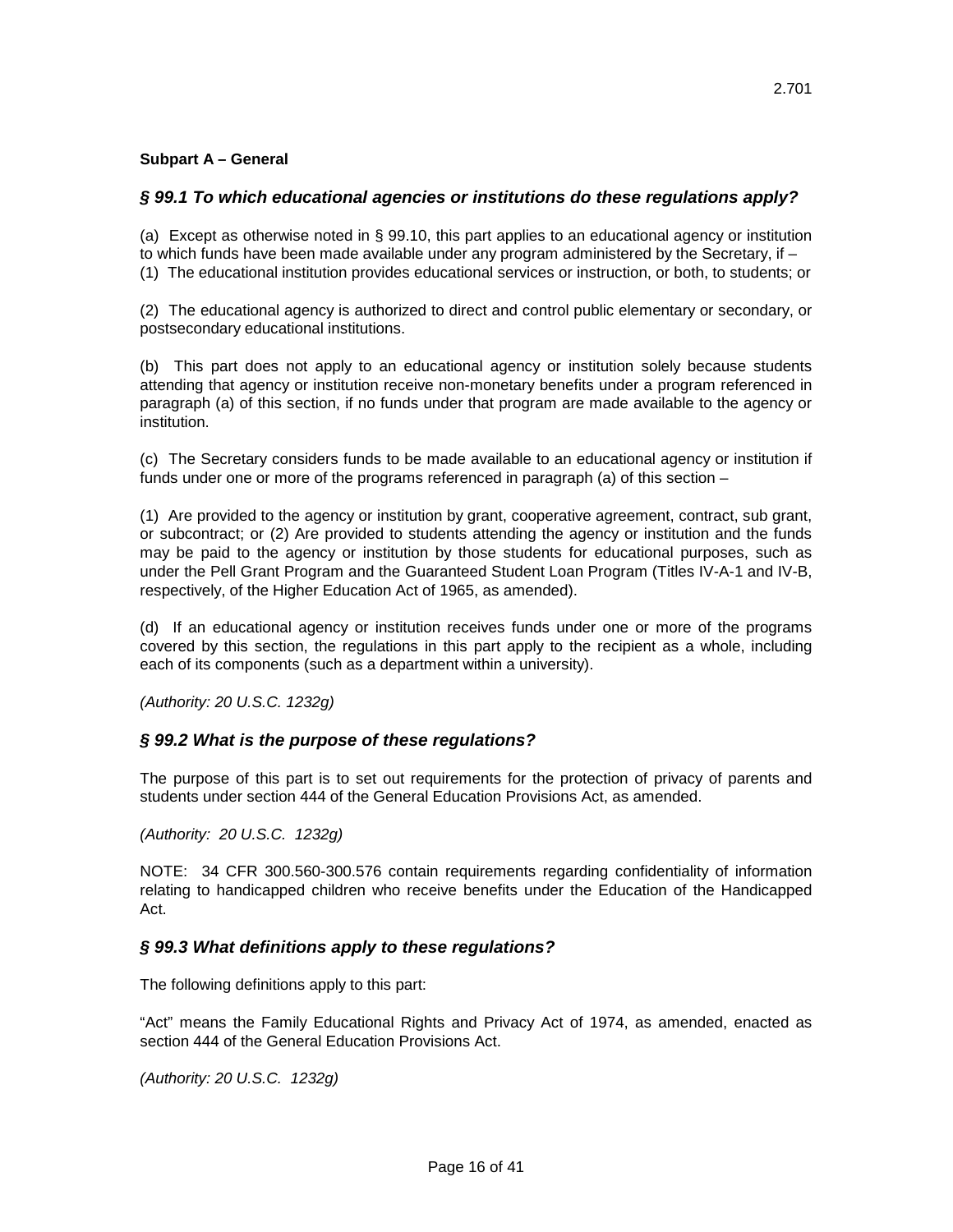"Attendance" includes, but is not limited to:

(a) Attendance in person or by correspondence; and

(b) The period during which a person is working under a work-study program.

*(Authority: 20 U.S.C. 1232g)*

"Dates of attendance"

(a) The term means the period of time during which a student attends or attended an educational agency or institution. Examples of dates of attendance include an academic year, a spring semester, or a first quarter.

(b) The term does not include specific daily records of a student's attendance at an educational agency or institution.

*(Authority: 20 U.S.C. 1232g (a)(5)(A))*

"Directory information" means information contained in an education record of a student that would not generally be considered harmful or an invasion of privacy if disclosed. It includes, but is not limited to, the student's name, address, telephone listing, electronic mail address, photograph, date and place of birth, major field of study, dates of attendance, grade level, enrollment status (*e.g.,* undergraduate or graduate; full-time or part-time), participation in officially recognized activities and sports, weight and height of members of athletic teams, degrees, honors and awards received, and the most recent educational agency or institution attended.

*(Authority: 20 U.S.C. 1232g (a)(5)(A))*

*"*Disciplinary action or proceeding" means the investigation, adjudication, or imposition of sanctions by an educational agency or institution with respect to an infraction or violation of the internal rules of conduct applicable to students of the agency or institution.

"Disclosure" means to permit access to or the release, transfer, or other communication of personally identifiable information contained in education records to any party, by any means, including oral, written, or electronic means.

*(Authority: 20 U.S.C. 1232g(b)(1))*

*"*Educational agency or institution" means any public or private agency or institution to which this part applies under § 99.1(a).

*(Authority: 20 U.S. C. 1232g(a)(3))*

"Education records"

(a) The term means those records that are:

(1) Directly related to a student; and

(2) Maintained by an educational agency or institution or by a party acting for the agency or institution.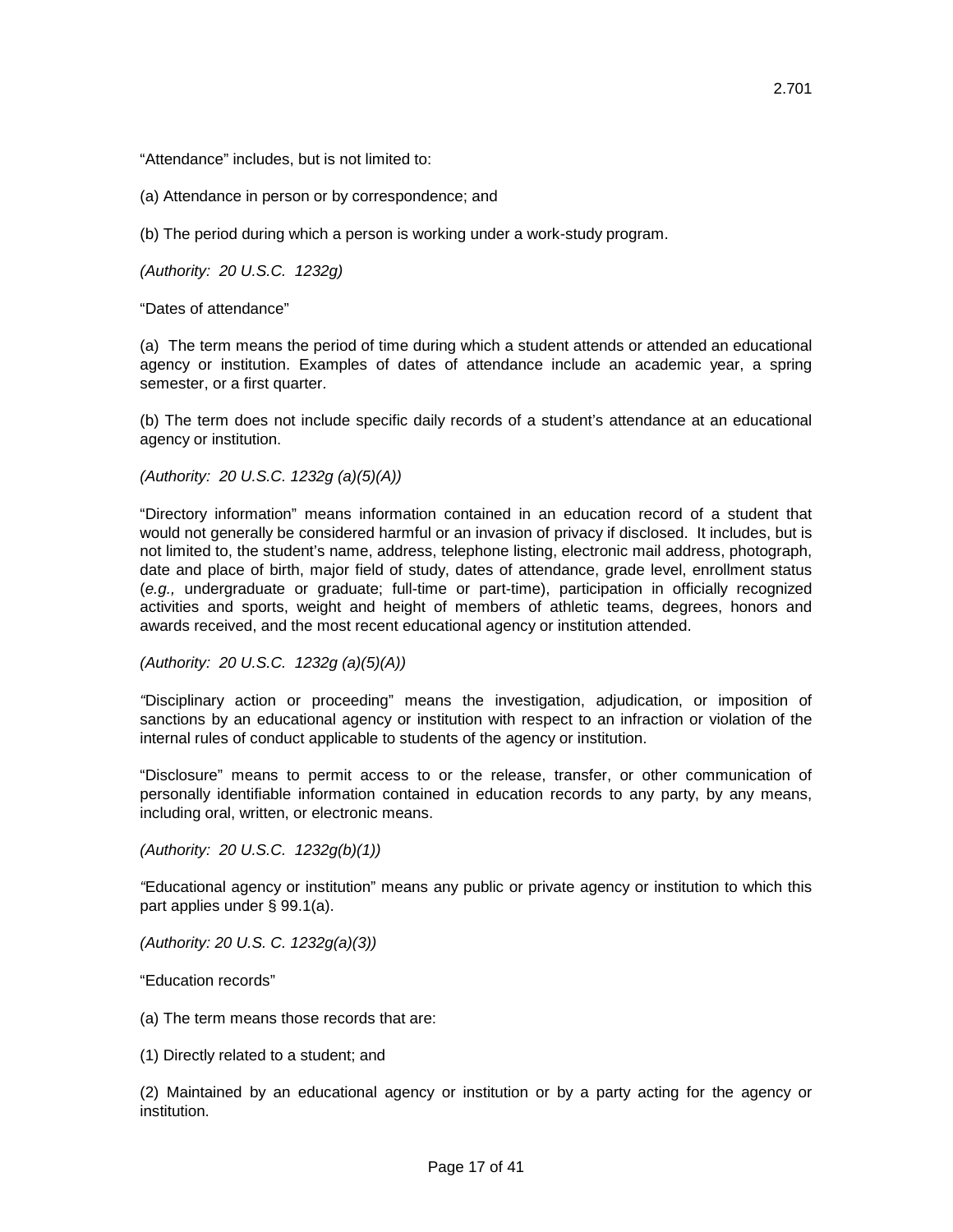(b) The term does not include:

(1) Records that are kept in the sole possession of the maker, are used only as a personal memory aid, and are not accessible or revealed to any other person except a temporary substitute for the maker of the record.

(2) Records of the law enforcement unit of an educational agency or institution, subject to the provisions of § 99.8.

(3)(i) Records relating to an individual who is employed by an educational agency or institution, that:

(A) Are made and maintained in the normal course of business;

(B) Relate exclusively to the individual in that individual's capacity as an employee; and

(C) Are not available for use for any other purpose.

(ii) Records relating to an individual in attendance at the agency or institution who is employed as a result of his or her status as a student are education records and not excepted under paragraph (b)(3)(i) of this definition.

4. Records on a student who is 18 years of age or older, or is attending an institution of postsecondary education, that are:

(i) Made or maintained by a physician, psychiatrist, psychologist, or other recognized professional or paraprofessional acting in his or her professional capacity or assisting in a paraprofessional capacity;

(ii) Made, maintained, or used only in connection with treatment of the student; and

(iii) Disclosed only to individuals providing the treatment. For the purpose of this definition, "treatment" does not include remedial educational activities or activities that are part of the program of instruction at the agency or institution; and

(5) Records that only contain information about an individual after he or she is no longer a student at that agency or institution.

*(Authority: 20 U.S.C. 1232g(a)(4))*

"Eligible student" means a student who has reached 18 years of age or is attending an institution of postsecondary education.

(*Authority: 20 U.S.C. 1232g(d))*

"Institution of postsecondary education" means an institution that provides education to students beyond the secondary school level; "secondary school level" means the educational level (not beyond grade 12) at which secondary education is provided as determined under State law.

*(Authority: 20 U.S.C. 1232g(d))*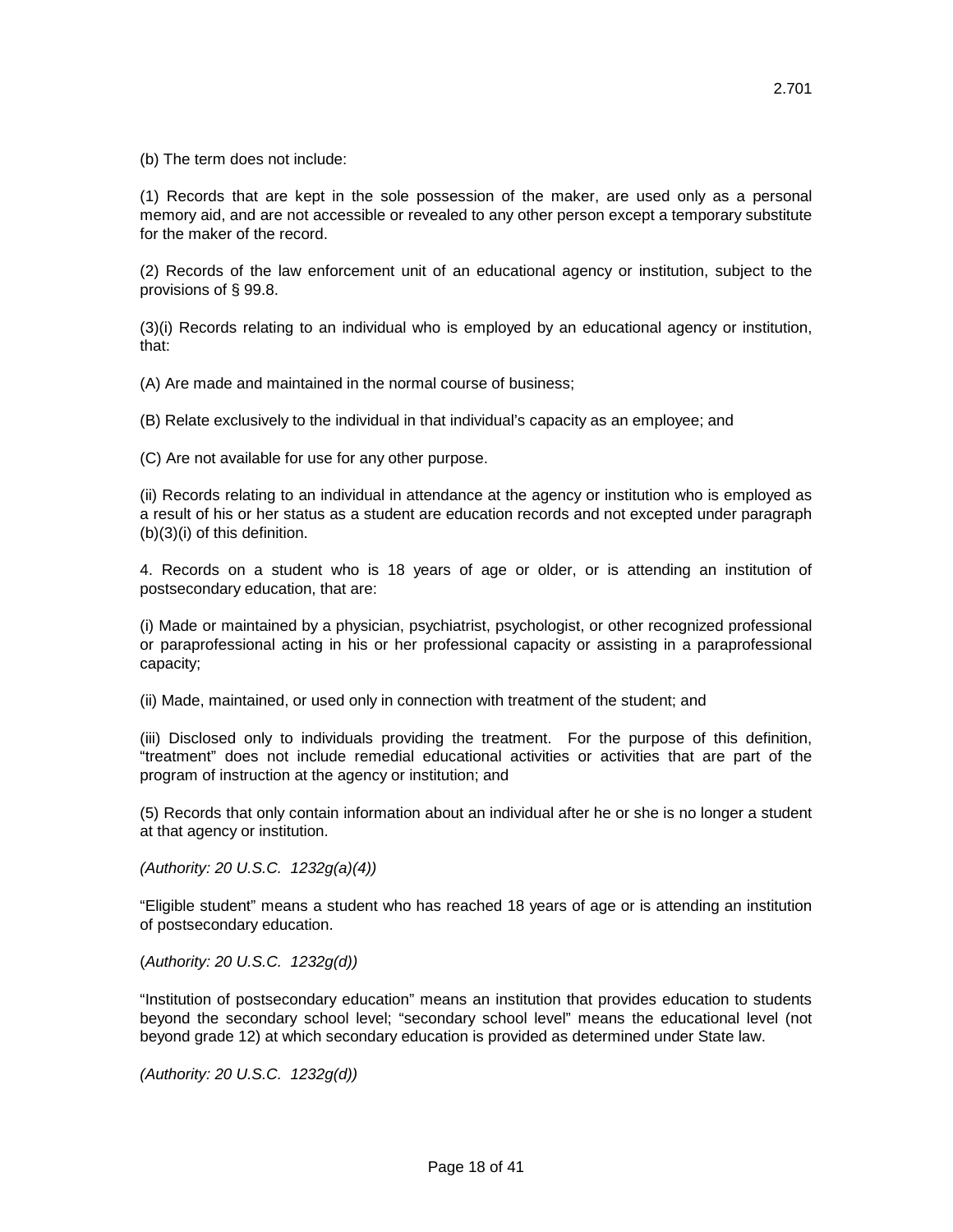"Parent" means a parent of a student and includes a natural parent, a guardian, or an individual acting as a parent in the absence of a parent or a guardian.

*(Authority: 20 U.S.C. 1232g)*

"Party" means an individual, agency, institution, or organization.

*(Authority: 20 U.S C. 1232g(b)(4)(A))*

"Personally identifiable information" includes, but is not limited to:

*(Authority: 20 U.S.C. 1232g)*

- (a) The student's name;
- (b) The name of the student's parent or other family member;
- (c) The address of the student or student's family;
- (d) A personal identifier, such as the student's social security number or student number;
- (e) A list of personal characteristics that would make the student's identity easily traceable; or

(f) Other information that would make the student's identity easily traceable.

"Record" means any information recorded in any way, including, but not limited to, hand writing, print, computer media, video or audio tape, film, microfilm, and microfiche.

*(Authority: 20 U.S.C. 1232g)*

"Secretary" means the Secretary of the U.S. Department of Education or an official or employee of the Department of Education acting for the Secretary under a delegation of authority.

*(Authority: 20 U.S.C. 1232g)*

"Student," except as otherwise specifically provided in this part, means any individual who is or has been in attendance at an educational agency or institution and regarding whom the agency or institution maintains education records.

*(Authority: 20 U.S.C. 1232g(a)(6))*

# *§99.4 What are the rights of parents?*

An educational agency or institution shall give full rights under the Act to either parent, unless the agency or institution has been provided with evidence that there is a court order, State statute, or legally binding document relating to such matters as divorce, separation, or custody that specifically revokes these rights.

*(Authority: 20 U.S.C. 1232g)*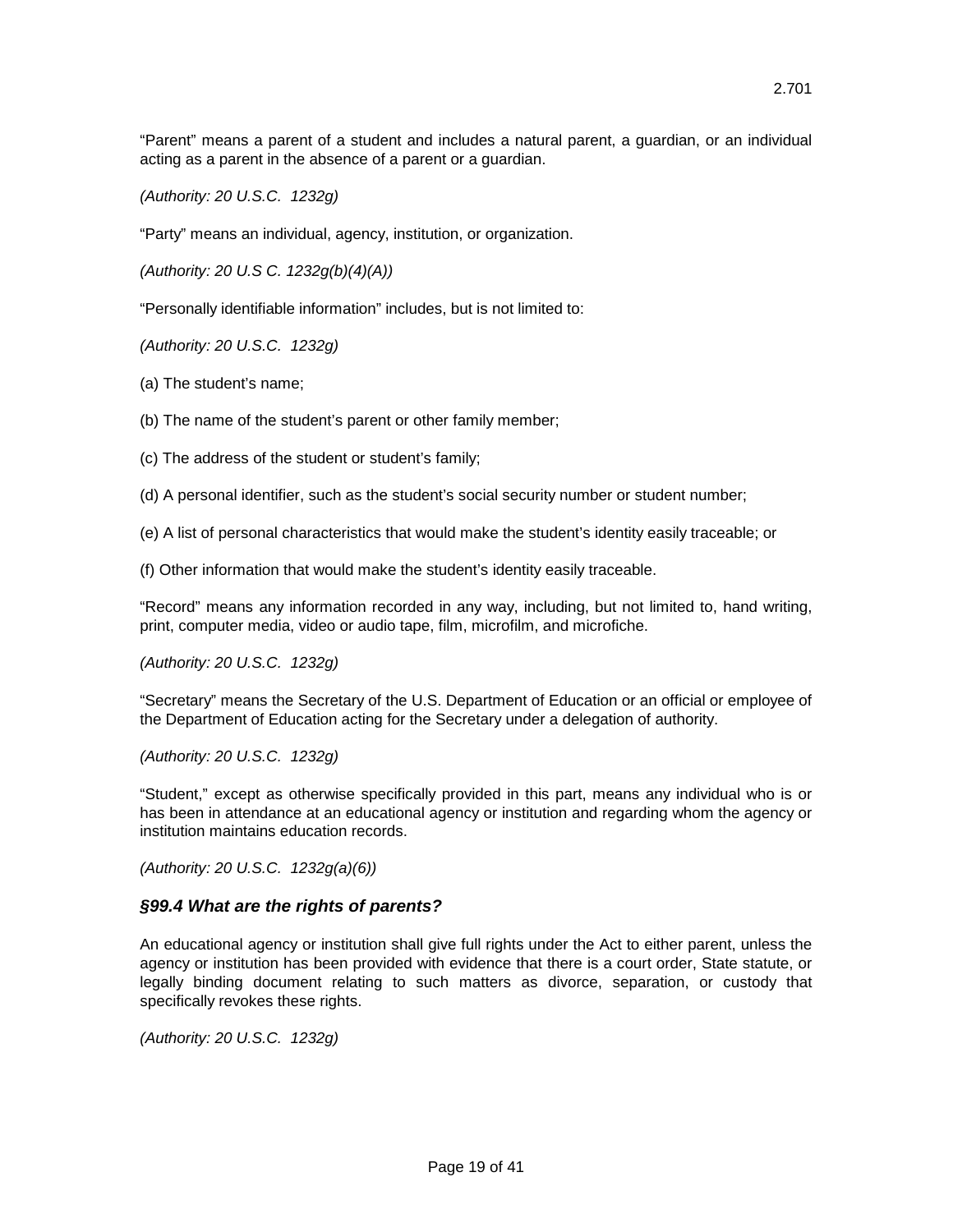(a) When a student becomes an eligible student, the rights accorded to, and consent required of, parents under this part transfer from the parents to the student.

(b) The Act and this part do not prevent educational agencies or institutions from giving students rights in addition to those given to parents.

(c) An individual who is or has been a student at an educational institution and who applies for admission at another component of that institution does not have rights under this part with respect to records maintained by that other component, including records maintained in connection with the student's application for admission, unless the student is accepted and attends that other component of the institution.

*(Authority: 20 U.S.C. 1232g(d))*

*§ 99.5 What are the rights of students?*

# *§ 99.7 What must an educational agency or institution include in its annual notification?*

(a)(1) Each educational agency or institution shall annually notify parents of students currently in attendance, or eligible students currently in attendance, of their rights under the Act and this part.

(2) The notice must inform parents or eligible students that they have the right to -

(i) Inspect and review the student's education records;

(ii) Seek amendment of the student's education records that the parent or eligible student believes to be inaccurate, misleading, or otherwise in violation of the student's privacy rights;

(iii) Consent to disclosures of personally identifiable information contained in the student's education records, except to the extent that the Act and § 99.31 authorize disclosure without consent; and

(iv) File with the Department a complaint under §§ 99.63 and 99.64 concerning alleged failures by the educational agency or institution to comply with the requirements of the act and this part.

(3) The notice must include all of the following:

(i) The procedure for exercising the right to inspect and review education records.

(ii) The procedure for requesting amendment of records under § 99.20.

(iii) If the educational agency or institution has a policy of disclosing education records under § 99.31(a)(1), a specification of criteria for determining who constitutes a school official and what constitutes a legitimate educational interest.

(b) An educational agency or institution may provide this notice by any means that are reasonably likely to inform the parents or eligible students of their rights.

(1) An educational agency or institution shall effectively notify parents or eligible students who are disabled.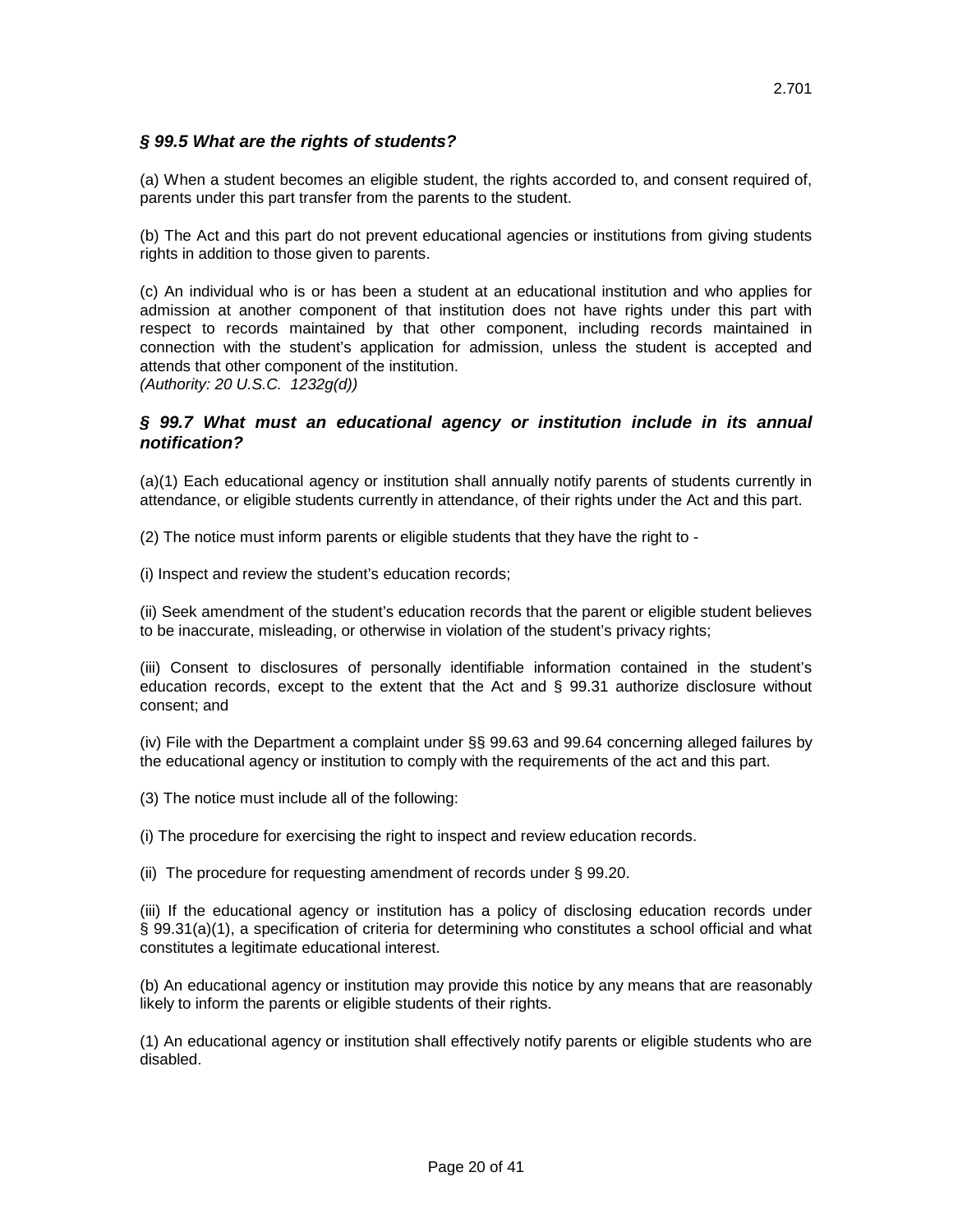*(Authority: 20 U.S.C. 1232g (e) and (f))*

# *§ 99.8 What provisions apply to records of a law enforcement unit?*

(a)(1) "Law enforcement unit" means any individual, office, department, division, or other component of an educational agency or institution, such as a unit of commissioned police officers or non-commissioned security guards, that is officially authorized or designated by that agency or institution to –

(i) Enforce any local, State, or Federal law, or refer to appropriate authorities a matter for enforcement of any local, State, or Federal law against any individual or organization other than the agency or institution itself; or

(ii) Maintain the physical security and safety of the agency or institution.

(2) A component of an educational agency or institution does not lose its status as a "law enforcement unit" if it also performs other, non-law enforcement functions for the agency or institution, including investigation of incidents or conduct that constitutes or leads to a disciplinary action or proceeding against the student.

(b)(1) Records of law enforcement unit means those records, files, documents, and other materials that are –

- (i) Created by a law enforcement unit;
- (ii) Created for a law enforcement purpose; and
- (iii) Maintained by the law enforcement unit.
- (2) Records of law enforcement unit does not mean –

(i) Records created by a law enforcement unit for a law enforcement purpose that are maintained by a component of the educational agency or institution other than the law enforcement unit; or

(ii) Records created and maintained by a law enforcement unit exclusively for a non-law enforcement purpose, such as a disciplinary action or proceeding conducted by the educational agency or institution.

(c)(1) Nothing in the Act prohibits an educational agency or institution from contacting its law enforcement unit, orally or in writing, for the purpose of asking that unit to investigate a possible violation of, or to enforce, any local, State, or Federal law.

(2) Education records, and personally identifiable information contained in education records, do not lose their status as education records and remain subject to the Act, including the disclosure provisions of § 99.30, while in possession of the law enforcement unit.

(d) The Act neither requires nor prohibits the disclosure by any educational agency or institution of its law enforcement unit records.

*(Authority: 20 U.S.C. 1232g(a)(4)(B)(ii))*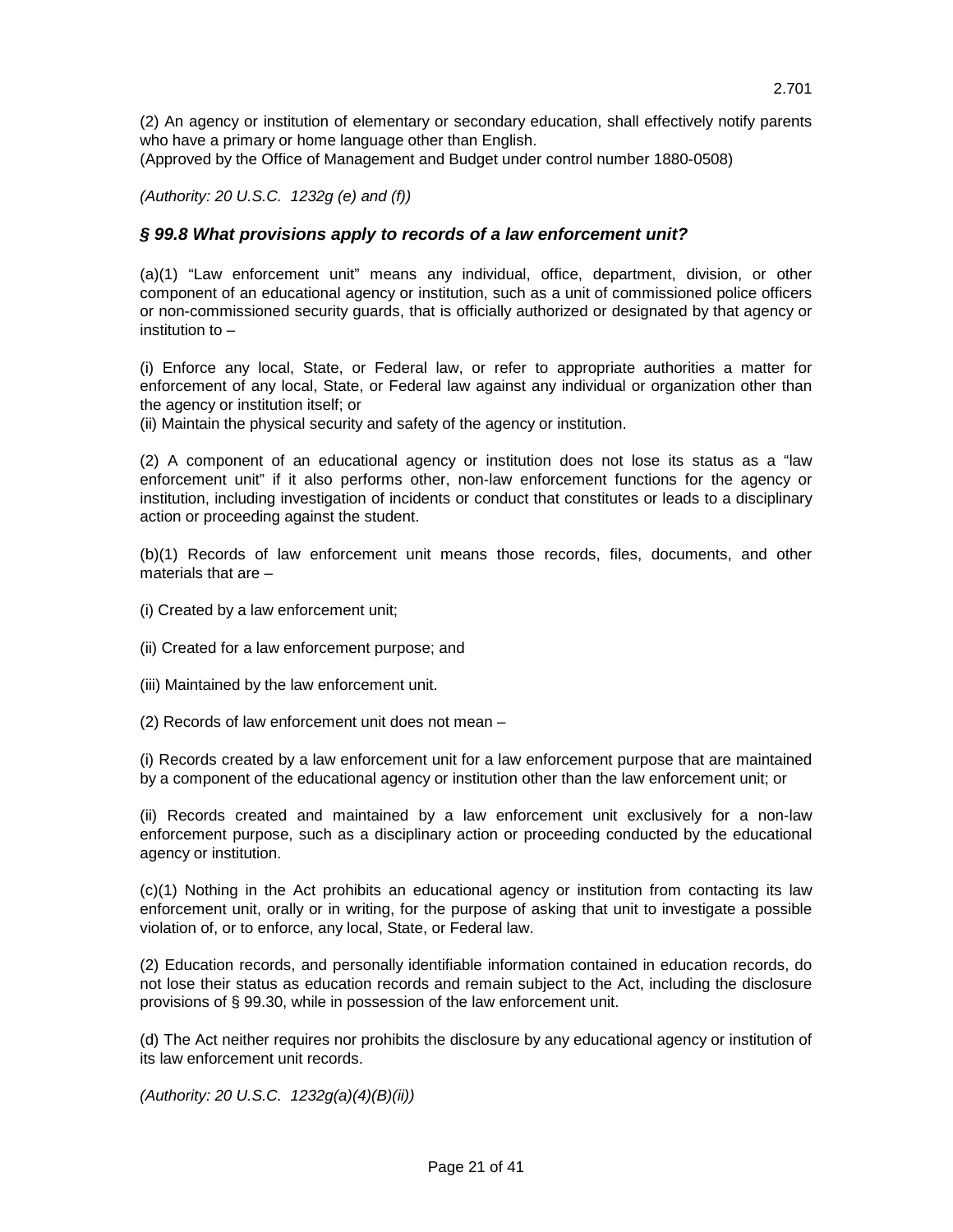# **Subpart B – What Are the Rights of Inspection and Review of Education Records?**

# *§ 99.10 What rights exist for a parent or eligible student to inspect and review education records?*

(a) Except as limited under § 99.12, a parent or eligible student must be given the opportunity to inspect and review the student's education records. This provision applies to –

(1) Any educational agency or institution; and

(2) Any State educational agency (SEA) and its components.

(i) For the purposes of subpart B of this part, an SEA and its components constitute any educational agency or institution.

(ii) An SEA and its components are subject to subpart B of this part if the SEA maintains education records on students who are or have been in attendance at any school of an educational agency or institution subject to the Act and this part.

(b) The educational agency or institution, or SEA or its component, shall comply with a request for access to records within a reasonable period of time, but not more than 45 days after it has received the request.

(c) The educational agency or institution, or SEA or its component, shall respond to reasonable requests for explanations and interpretations of the records.

(d) If circumstances effectively prevent the parent or eligible student from exercising the right to inspect and review the student's education records, the educational agency or institution, or SEA or its component, shall -

(1) Provide the parent or eligible student with a copy of the records requested; or

(2) Make other arrangements for the parent or eligible student to inspect and review the requested records.

(e) The educational agency or institution, or SEA or its component, shall not destroy any education records if there is an outstanding request to inspect and review the records under this section.

(f) While an education agency or institution is not required to give an eligible student access to treatment records under paragraph (b)(4) of the definition of "Education records" in § 99.3, the student may have those records reviewed by a physician or other appropriate professional of the student's choice.

*(Authority: 20 U.S.C. 1232g(a)(1)(A) and (B))*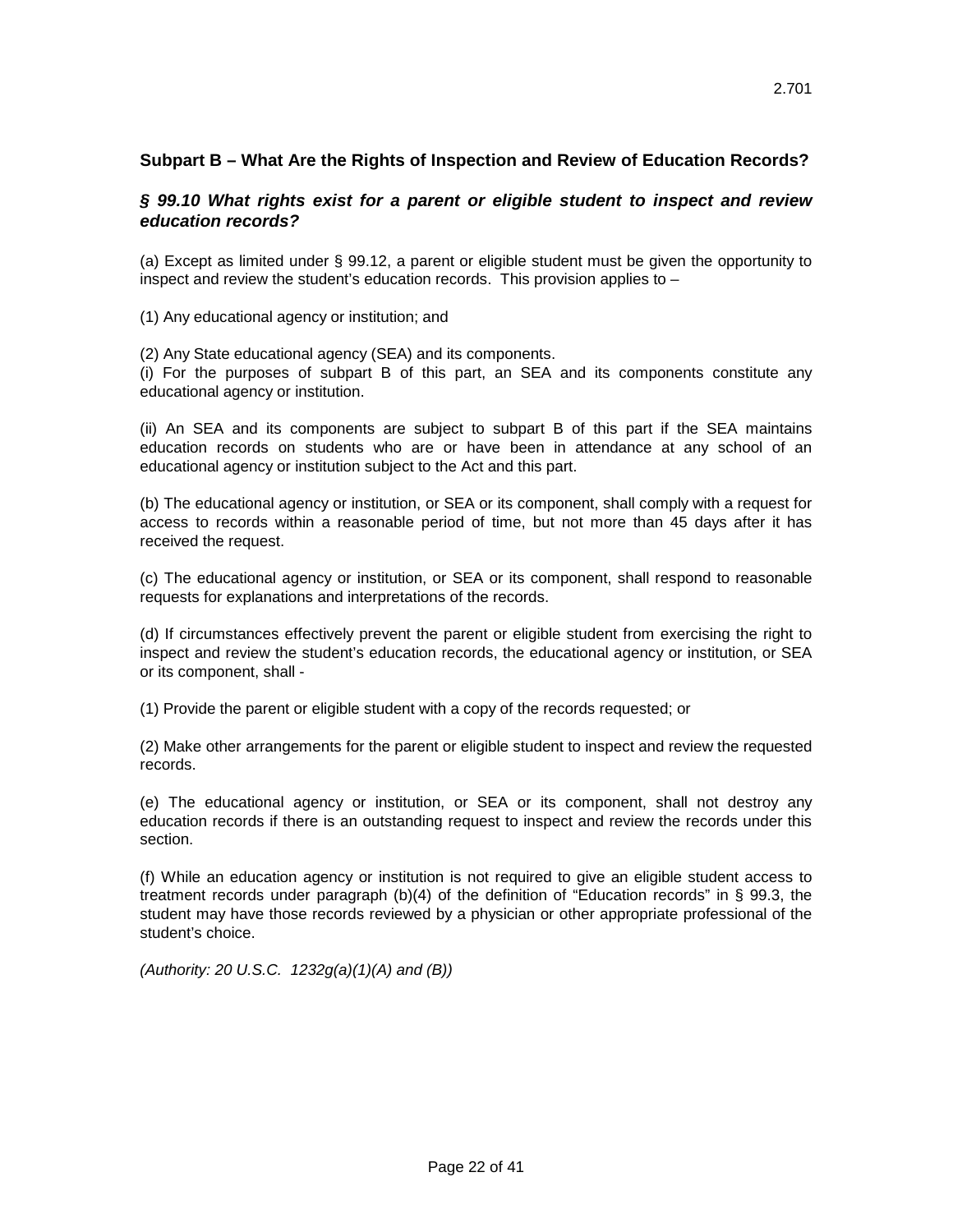# *§ 99.11 May an educational agency or institution charge a fee for copies of education records?*

(a) Unless the imposition of a fee effectively prevents a parent or eligible student from exercising the right to inspect and review the student's education records, an educational agency or institution may charge a fee for a copy of an education record which is made for the parent or eligible student.

(b) An educational agency or institution may not charge a fee to search for or to retrieve the education records of a student.

*(Authority: 20 U.S.C. 1232g(a)(1))*

# *§ 99.12 What limitations exist on the right to inspect and review records?*

(a) If the education records of a student contain information on more than one student, the parent or eligible student may inspect and review or be informed of only the specific information about that student.

(b) A postsecondary institution does not have to permit a student to inspect and review education records that are:

(1) Financial records, including any information those records contain, of his or her parents;

(2) Confidential letters and confidential statements of recommendation placed in the education records of the student before January 1, 1975, as long as the statements are used only for the purposes for which they were specifically intended; and

(3) Confidential letters and confidential statements of recommendation placed in the student's education records after January 1, 1975, if:

(i) The student has waived his or her right to inspect and review those letters and statements; and

- (ii) Those letters and statements are related to the student's:
- (A) Admission to an educational institution;
- (B) Application for employment; or
- (C) Receipt of an honor or honorary recognition.

(c)(1) A waiver under paragraph (b)(3)(i) of this section is valid only if:

(i) The educational agency or institution does not require the waiver as a condition for admission to or receipt of a service or benefit from the agency or institution; and

(ii) The waiver is made in writing and signed by the student, regardless of age.

(2) If a student has waived his or her rights under paragraph (b)(3)(i) of this section, the educational institution shall: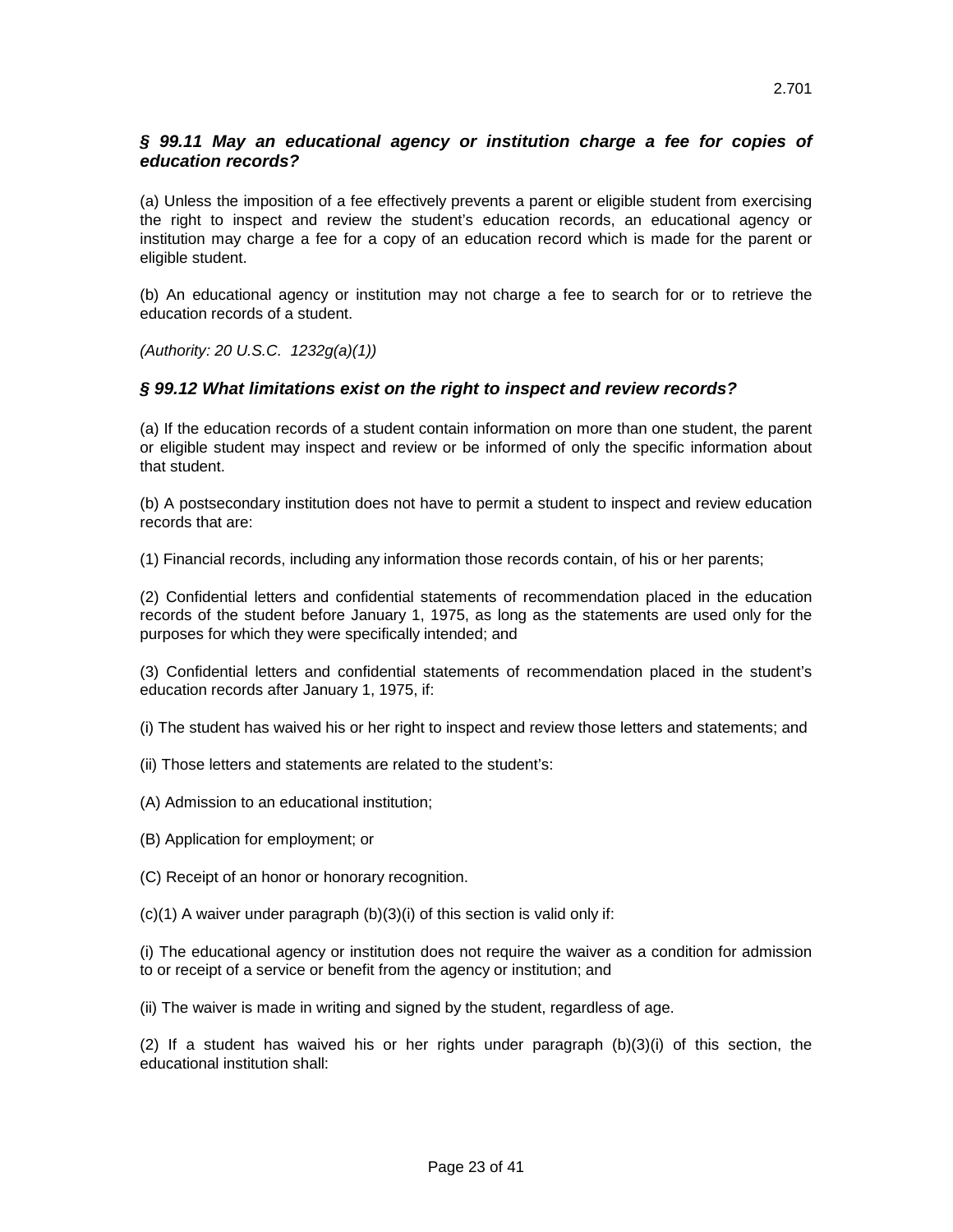(i) Give the student, on request, the names of the individuals who provided the letters and statements of recommendation; and

(ii) Use the letters and statements of recommendation only for the purpose for which they were intended.

(3)(i) A waiver under paragraph (b)(3)(i) of this section may be revoked with respect to any actions occurring after the revocation.

(ii) A revocation under paragraph  $(c)(3)(i)$  of this section must be in writing.

*(Authority: 20 U.S. C. 1232g(a) (1) (A), (B), (C), and (D))*

## **Subpart C – What Are the Procedures for Amending Education Records?**

## *§ 99.20 How can a parent or eligible student request amendment of the student's education records?*

(a) If a parent or eligible student believes the education records relating to the student contain information that is inaccurate, misleading, or in violation of the student's rights of privacy, he or she may ask the educational agency or institution to amend the record.

(b) The educational agency or institution shall decide whether to amend the record as requested within a reasonable time after the agency or institution receives the request.

(c) If the educational agency or institution decides not to amend the record as requested, it shall inform the parent or eligible student of its decision and of his or her right to a hearing under § 99.21.

*(Authority: 20 U.S.C. 1232g(a)(2))*

#### *§ 99.21 Under what conditions does a parent or eligible student have the right to a hearing?*

(a) An educational agency or institution shall give a parent or eligible student, on request, an opportunity for a hearing to challenge the content of the student's education records on the grounds that the information contained in the education records is inaccurate, misleading, or in violation of the privacy rights of the student.

(b)(1) If, as a result of the hearing, the educational agency or institution decides that the information is inaccurate, misleading, or otherwise in violation of the privacy rights of the student, it shall:

(i) Amend the record accordingly; and

(ii) Inform the parent or eligible student of the amendment in writing.

(2) If, as a result of the hearing, the educational agency or institution decides that the information in the education record is not inaccurate, misleading, or otherwise in violation of the privacy rights of the student, it shall inform the parent or eligible student of the right to place a statement in the record commenting on the contested information in the record or stating why he or she disagrees with the decision of the agency or institution, or both.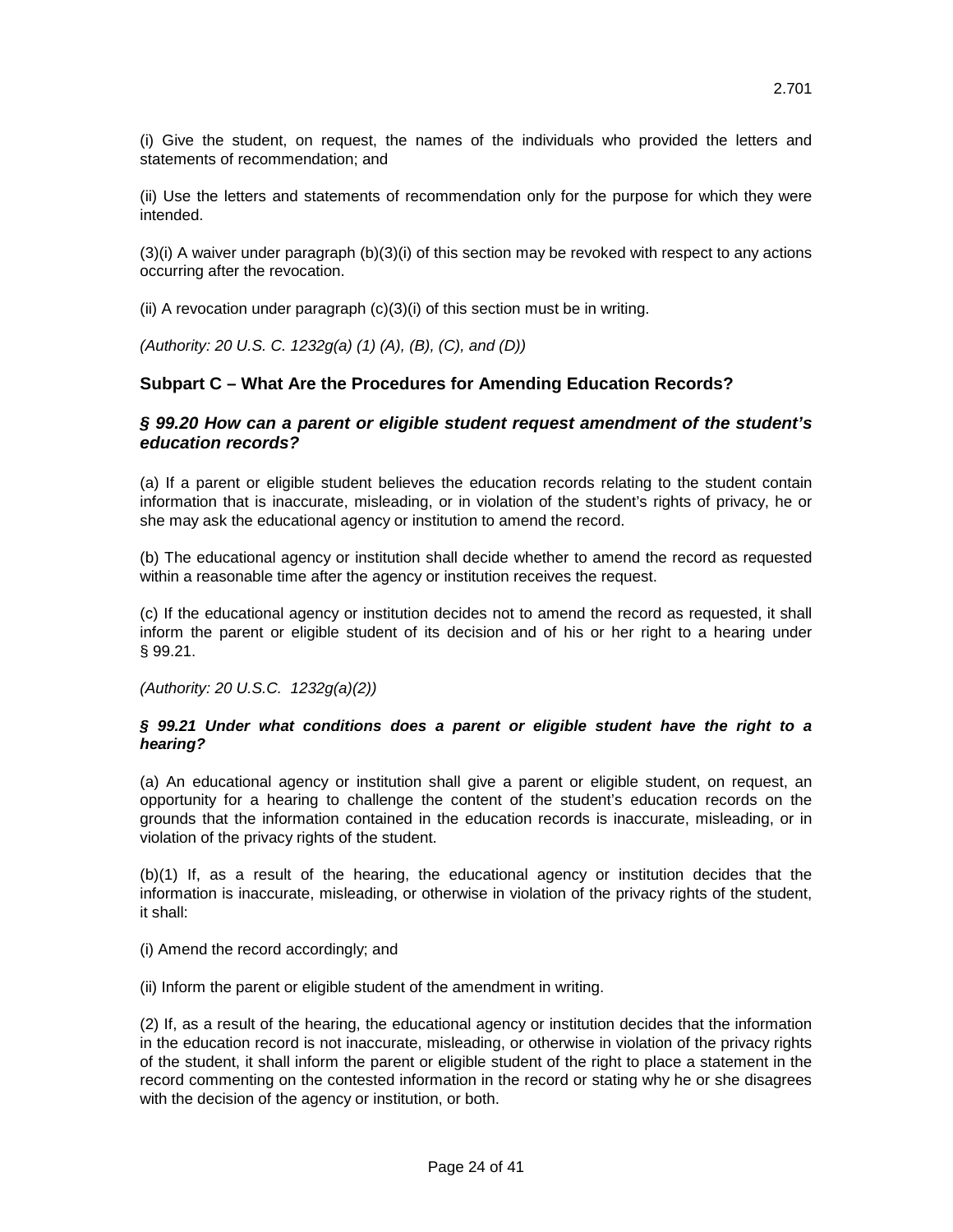(c) If an educational agency or institution places a statement in the education records of a student under paragraph (b)(2) of this section, the agency or institution shall:

(1) Maintain the statement with the contested part of the record for as long as the record is maintained; and

(2) Disclose the statement whenever it discloses the portion of the record to which the statement relates.

*(Authority: 20 U.S.C. 1232g(a)(2))*

## *§ 99.22 What minimum requirements exist for the conduct of a hearing?*

The hearing required by § 99.21 must meet, at a minimum, the following requirements:

(a) The educational agency or institution shall hold the hearing within a reasonable time after it has received the request for the hearing from the parent or eligible student.

(b) The educational agency or institution shall give the parent or eligible student notice of the date, time, and place, reasonably in advance of the hearing.

(c) The hearing may be conducted by any individual, including an official of the educational agency or institution, who does not have a direct interest in the outcome of the hearing.

(d) The educational agency or institution shall give the parent or eligible student a full and fair opportunity to present evidence relevant to the issues raised under § 99.21. The parent or eligible student may, at their own expense, be assisted or represented by one or more individuals of his or her own choice, including an attorney.

(e) The educational agency or institution shall make its decision in writing within a reasonable period of time after the hearing.

(f) The decision must be based solely on the evidence presented at the hearing, and must include a summary of the evidence and the reasons for the decision.

(Authority: 20 U.S.C. 1232g(a)(2))

# **Subpart D – May an Educational Agency or Institution Disclose Personally Identifiable Information From Education Records?**

#### *§ 99.30 Under what conditions is prior consent required to disclose information?*

(a) The parent or eligible student shall provide a signed and dated written consent before an educational agency or institution discloses personally identifiable information from the student's education records, except as provided in § 99.31.

- (b) The written consent must:
- (1) Specify the records that may be disclosed;
- (2) State the purpose of the disclosure; and
- (3) Identify the party or class of parties to whom the disclosure may be made.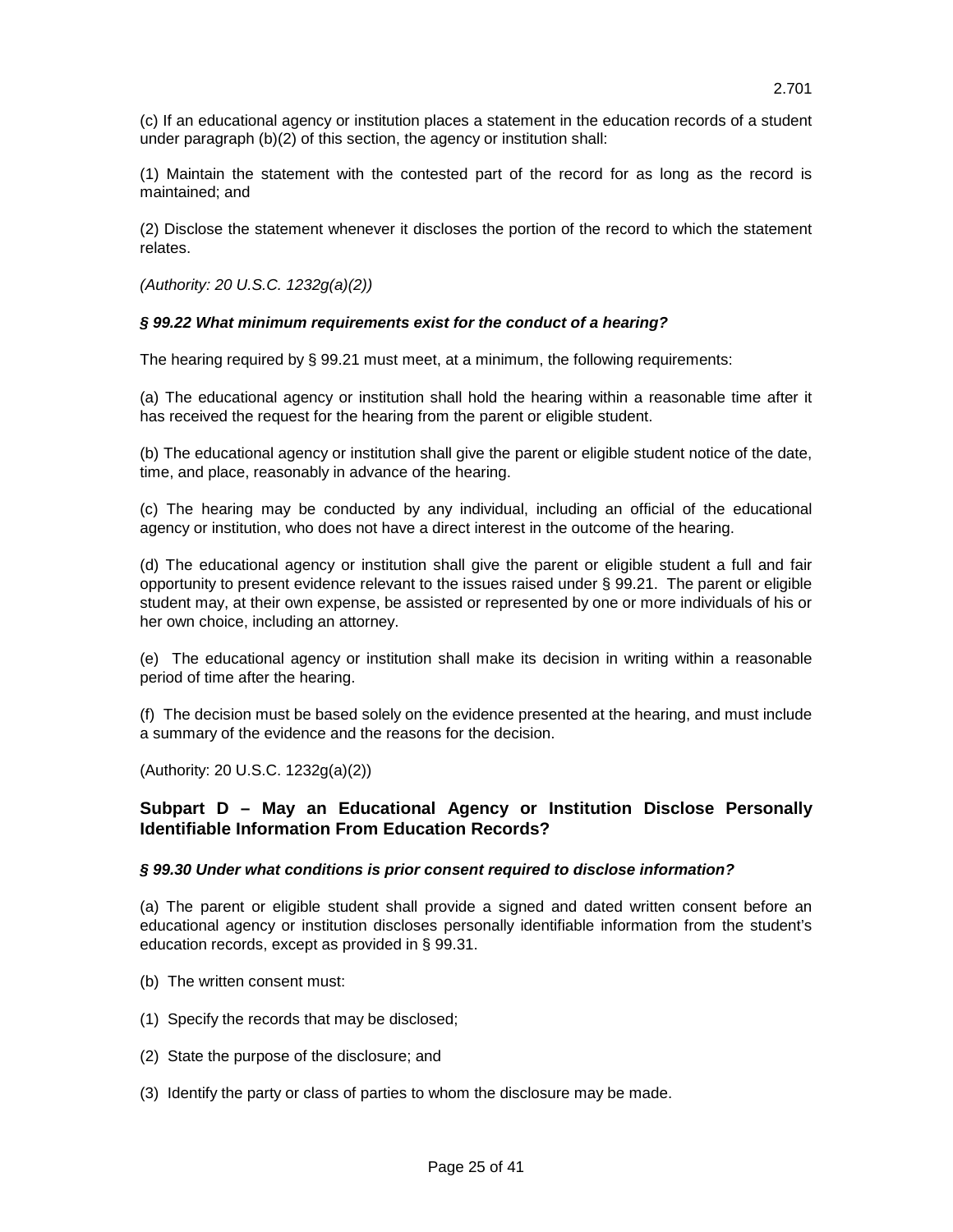( c) When a disclosure is made under paragraph (a) of this section:

(1) If a parent or eligible student so requests, the educational agency or institution shall provide him or her with a copy of the records disclosed; and

(2) If the parent of a student who is not an eligible student so requests, the agency or institution shall provide the student with a copy of the records disclosed.

*(Authority: 20 U.S.C. 1232g (b)(1) and (b)(2)(A))*

#### *§ 99.31 Under what conditions is prior consent not required to disclose information?*

(a) An educational agency or institution may disclose personally identifiable information from an education record of a student without the consent required by § 99.30 if the disclosure meets one or more of the following conditions:

(1) The disclosure is to other school officials, including teachers, within the agency or institution whom the agency or institution has determined to have legitimate education interests.

(2) The disclosure is, subject to the requirements of § 99.34, to officials of another school, school system, or institution of postsecondary education where the student seeks or intends to enroll.

- (3) The disclosure is, subject to the requirements of  $\S$  99.35, to authorized representatives of  $-$
- (i) The Comptroller General of the United States;
- (ii) The Attorney General of the United States;
- (iii) The Secretary; or
- (iv) State and local educational authorities.

(4)(i) The disclosure is in connection with financial aid for which the student has applied or which the student has received, if the information is necessary for such purposes as to:

- (A) Determine eligibility for the aid;
- (B) Determine the amount of the aid;
- (C) Determine the conditions for the aid; or
- (D) Enforce the terms and conditions of the aid.

(ii) As used in paragraph (a)(4)(i) of this section, "financial aid" means a payment of funds provided to an individual (or a payment in kind of tangible or intangible property to the individual) that is conditioned on the individual's attendance at an educational agency or institution.

*(Authority: 20 U.S.C. 1232g(b)(1)(D))*

(5)(i) The disclosure is to State and local officials or authorities to whom this information is specifically –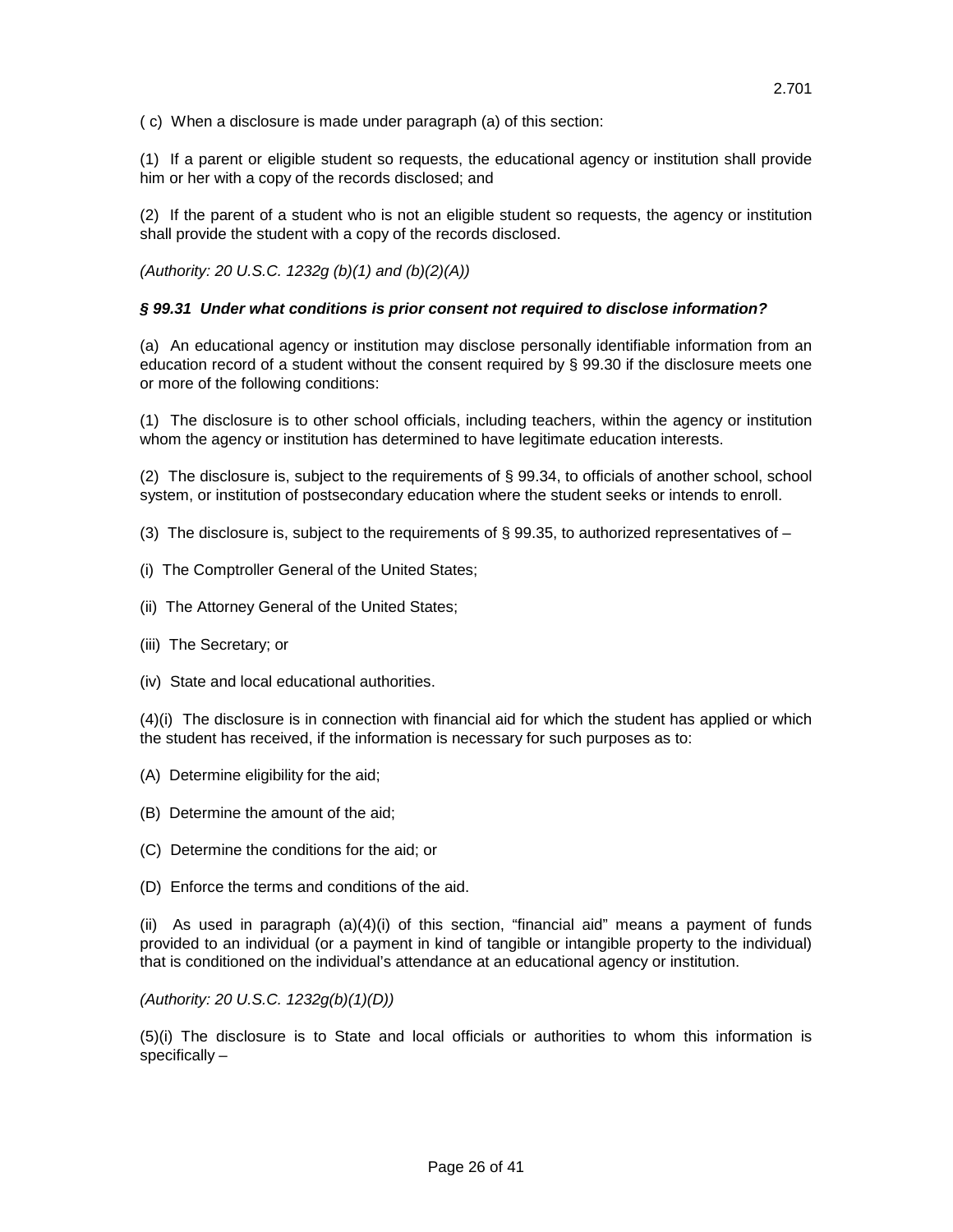(A) Allowed to be reported or disclosed pursuant to a State statute adopted before November 19, 1974, if the allowed reporting or disclosure concerns the juvenile justice system and the system's ability to effectively serve the student whose records are released; or

(B) Allowed to be reported or disclosed pursuant to a State statute adopted after November 19, 1974, subject to the requirements of § 99.38.

(ii) Paragraph (a)(5)(1) of this section does not prevent a State from further limiting the number or type of State or local officials to whom disclosures may be made under that paragraph.

(6)(i) The disclosure is to organizations conducting studies for, or on behalf of, educational agencies or institutions to:

(A) Develop, validate, or administer predictive tests;

(B) Administer student aid programs; or

(C) Improve instruction.

(ii) The agency or institution may disclose information under paragraph (a)(6)(i) of this section only if:

(A) The study is conducted in a manner that does not permit personal identification of parents and students by individuals other than representatives of the organization; and

(B) The information is destroyed when no longer needed for the purposes for which the study was conducted.

(iii) If this Office determines that a third party outside the educational agency or institution to whom information is disclosed under this paragraph (a)(6) violates paragraph (a)(6)(ii)(B) of this section, the educational agency or institution may not allow that third party access to personally identifiable information from education records for at least five years.

(iv) For the purposes of paragraph (a)(6) of this section, the term "organization" includes, but is not limited to, Federal, State, and local agencies, and independent organizations.

(7) The disclosure is to accrediting organizations to carry out their accrediting functions.

(8) The disclosure is to parents, as defined in § 99.3, of a dependent student, as defined in section 152 of the Internal Revenue Code of 1986.

(9)(i) The disclosure is to comply with a judicial order or lawfully issued subpoena.

(ii) The educational agency or institution may disclose information under paragraph (a)(9)(i) of this section only if the agency or institution makes a reasonable effort to notify the parent or eligible student of the order or subpoena in advance of compliance, so that the parent or eligible student may seek protective action, unless the disclosure is in compliance with –

(A) A Federal grand jury subpoena and the court has ordered that the existence or the contents of the subpoena or the information furnished in response to the subpoena not be disclosed; or

(B) Any other subpoena issued for a law enforcement purpose and the court or other issuing agency has ordered that the existence or the contents of the subpoena or the information furnished in response to the subpoena not be disclosed.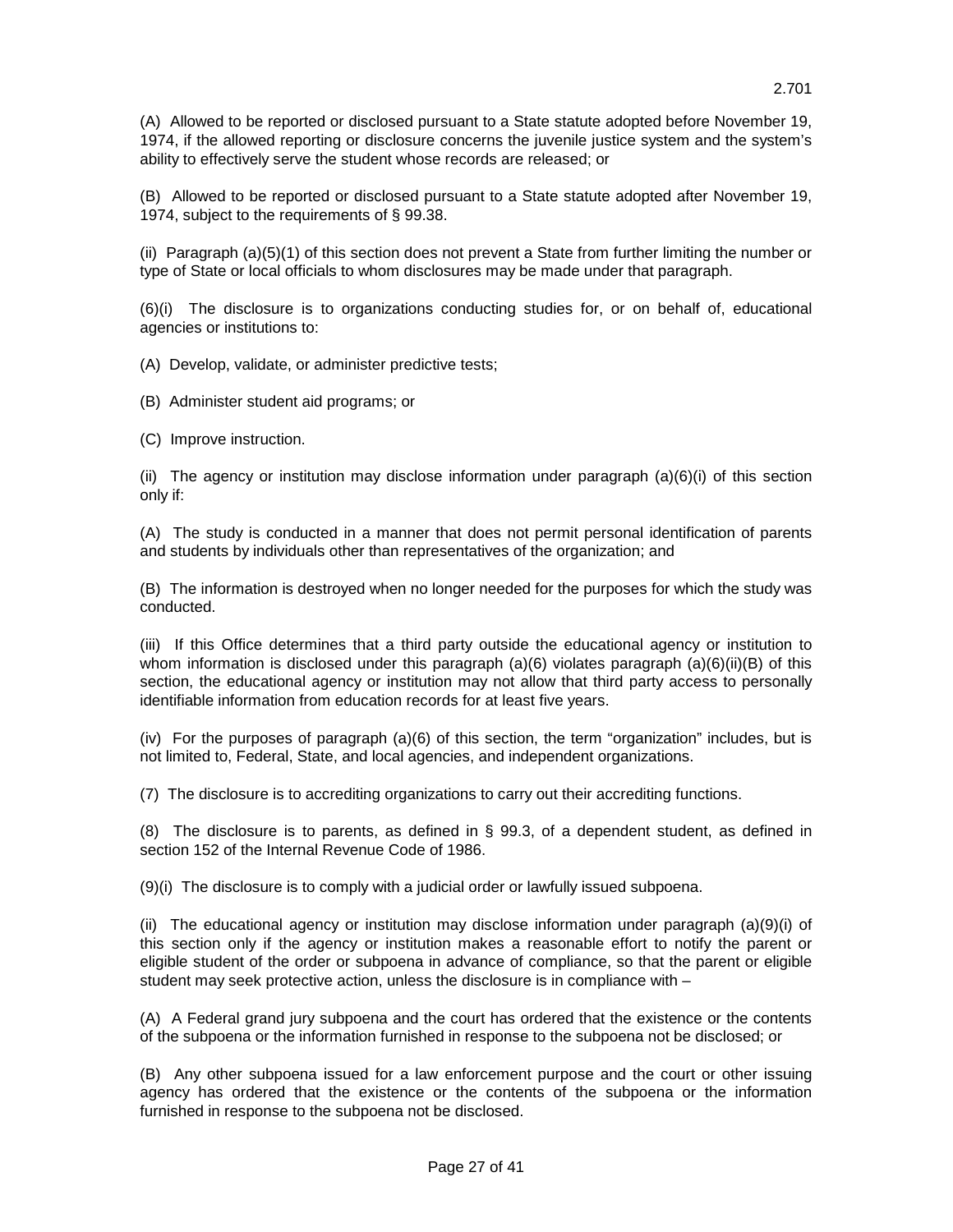(iii)(A) If an educational agency or institution initiates legal action against a parent or student, the educational agency or institution may disclose to the court, without a court order or subpoena, the education records of the student that are relevant for the educational agency or institution to proceed with the legal action as plaintiff.

(B) If a parent or eligible student initiates legal action against an educational agency or institution, the educational agency or institution may disclose to the court, without a court order or subpoena, the student's education records that are relevant for the educational agency or institution to defend itself.

(10) The disclosure is in connection with a health or safety emergency, under the conditions described in § 99.36.

(11) The disclosure is information the educational agency or institution has designated as "directory information," under the conditions described in described in § 99.37.

(12) The disclosure is to the parent of a student who is not an eligible student or to the student.

(13) The disclosure, subject to the requirements in § 99.39, is to a victim of an alleged perpetrator of a crime of violence or a non-forcible sex offense. The disclosure may only include the final results of the disciplinary proceeding conducted by the institution of postsecondary education with respect to that alleged crime or offense. The institution may disclose the final results of the disciplinary proceeding, regardless of whether the institution concluded a violation was committed.

 $(14)(i)$  The disclosure, subject to the requirements in § 99.39, is in connection with a disciplinary proceeding at an institution of postsecondary education. The Institution must not disclose the final results of the disciplinary proceeding unless it determines that –

(A) The student is an alleged perpetrator of a crime of violence or non-forcible sex offense; and

(B) With respect to the allegation made against him or her, the student has committed a violation of the institution's rules or policies.

(ii) The institution may not disclose the name of any other student, including a victim or witness, without the prior written consent of the other student.

(iii) This section applies only to disciplinary proceedings in which the final results were reached on or after October 7, 1998.

(15)(i) The disclosure is to a parent of a student at an institution of postsecondary education regarding the student's violation of any Federal, State, or local law, or of any rule or policy of the institution, governing the use or possession of alcohol or a controlled substance if –

(A) The institution determines that the student has committed a disciplinary violation with respect to that use or possession; and

(B) The student is under the age of 21 at the time of the disclosure to the parent.

(ii) Paragraph (a)(15) of this section does not supersede any provision of State law that prohibits an institution of postsecondary education from disclosing information.

(b) Paragraph (a) of this section does not forbid an educational agency or institution from disclosing, nor does it require an educational agency or institution to disclose, personally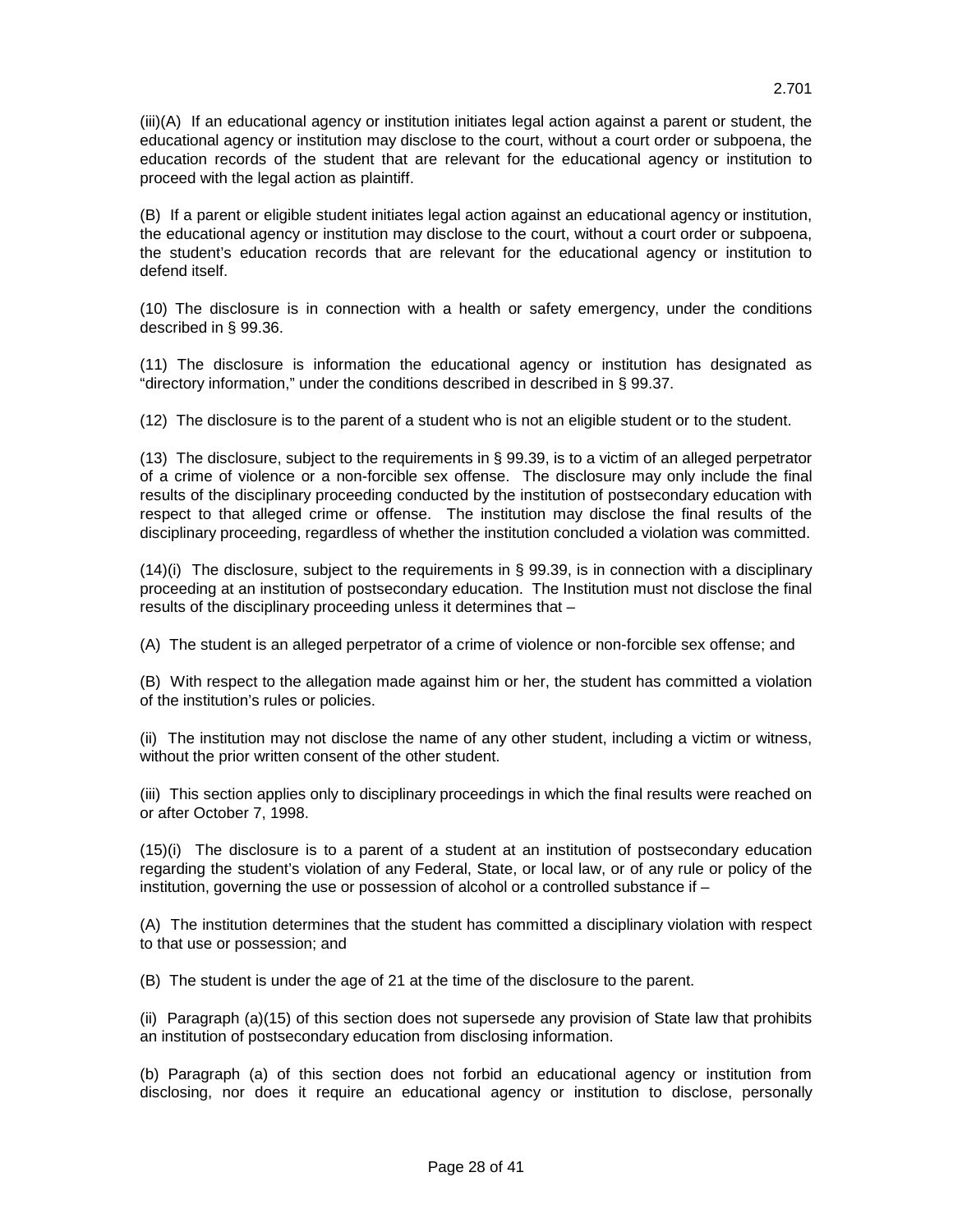identifiable information from the education records of a student to any parties under paragraphs (a)(1) through (11), (13), (14), and (15) of this section.

*(Authority: 20 U.S.C. 1232g (a)(5)(A), (b)(1), (b)(2)(B), (b)(6), (h) and (i))*

#### *§ 99.32 What recordkeeping requirements exist concerning requests and disclosures?*

(a)(1) An educational agency or institution shall maintain a record of each request for access to and each disclosure of personally identifiable information from the education records of each student.

(2) The agency or institution shall maintain the record with the education records of the student as long as the records are maintained.

(3) For each request or disclosure the record must include:

(i) The parties who have requested or received personally identifiable information from the education records; and

(ii) The legitimate interests the parties had in requesting or obtaining the information.

(b) If an educational agency or institution discloses personally identifiable information from an education record with the understanding authorized under § 99.33(b), the record of the disclosure required under this section must include:

(1) The names of the additional parties to which the receiving party may disclose the information on behalf of the educational agency or institution; and

(2) The legitimate interests under § 99.31 which each of the additional parties has in requesting or obtaining the information.

(c) The following parties may inspect the record relating to each student:

(1) The parent or eligible student.

(2) The school official or his or her assistants who are responsible for the custody of the records.

(3) Those parties authorized in §  $99.31(a)(1)$  and (3) for the purposes of auditing the recordkeeping procedures of the educational agency or institution.

(d) Paragraph (a) of this section does not apply if the request was from, or the disclosure was to:

- (1) The parent or eligible student;
- (2) A school official under  $\S$  99.31 (a)(1);
- (3) A party with written consent from the parent or eligible student;
- (4) A party seeking directory information; or

(5) A party seeking or receiving the records as directed by a Federal grand jury or other law enforcement subpoena and the issuing court or other issuing agency has ordered that the existence or the contents of the subpoena or the information furnished in response to the subpoena not be disclosed.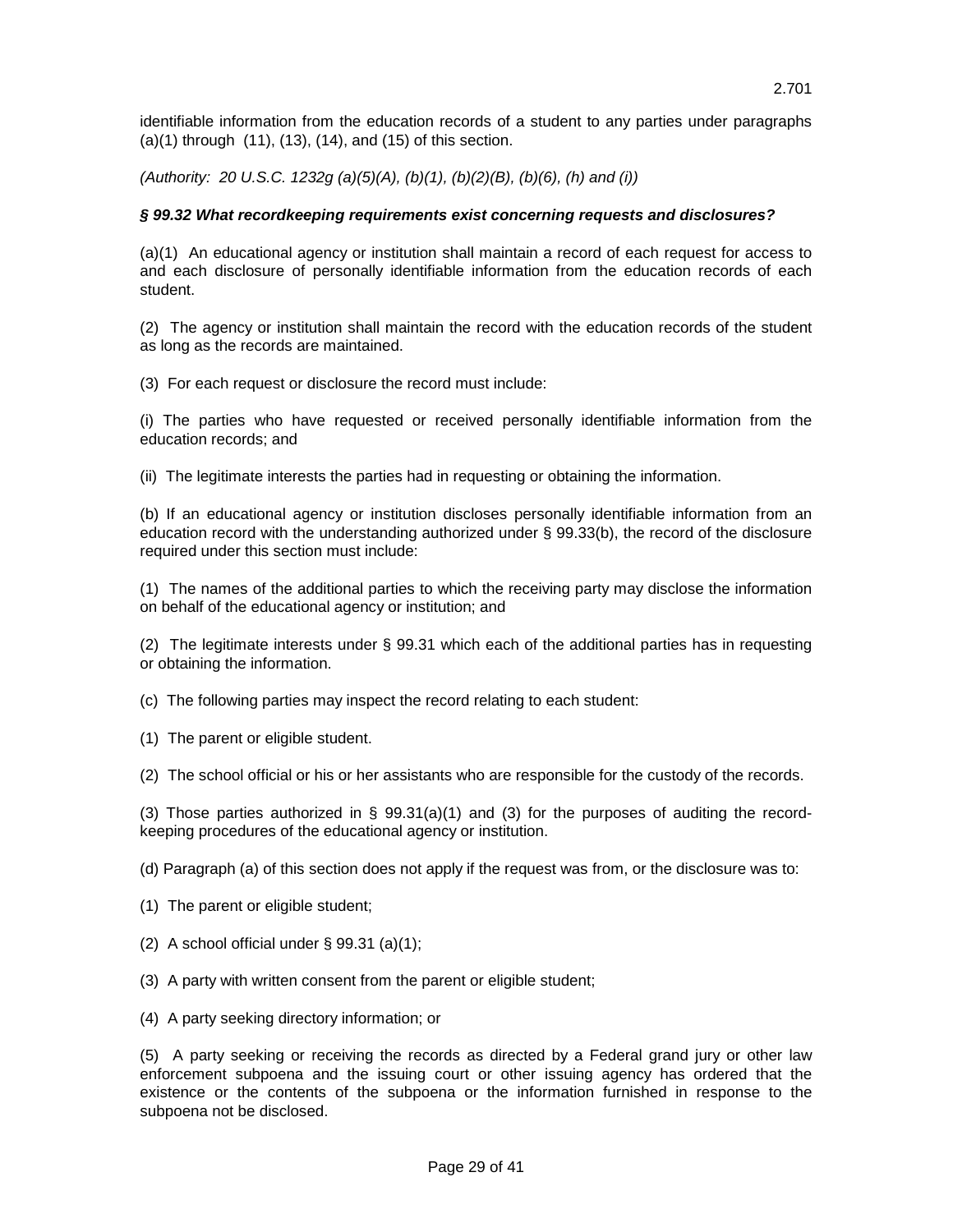(Approved by the Office of Management and Budget under control number 1880-0508)

*(Authority: 20 U.S.C. 1232g (b)(1) and (b)(4)(A))*

## *§ 99.33 What limitations apply to the redisclosure of information?*

(a)(1) An educational agency or institution may disclose personally identifiable information from an education record only on the condition that the party to whom the information is disclosed will not disclose the information to any other party without the prior consent of the parent or eligible student.

(2) The officers, employees, and agents of a party that receives information under paragraph (a)(1) of this section may use the information, but only for the purposes for which the disclosure was made.

(b) Paragraph (a) of this section does not prevent an educational agency or institution from disclosing personally identifiable information with the understanding that the party receiving the information may make further disclosures of the information on behalf of the educational agency or institution if:

(1) The disclosures meet the requirements of § 99.31; and

(2) The educational agency or institution has complied with the requirements of § 99.32(b).

(c) Paragraph (a) of this section does not apply to disclosures made to parents of dependent students under § 99.31(a)(8), to disclosures made pursuant to court orders, lawfully issued subpoenas, or litigation under § 99.31(a)(9), to disclosures of directory information under § 99.31(a)(11), to disclosures made to a parent or student under § 99.31 (a)(12), to disclosures made in connection with a disciplinary proceeding under § 99.31(a)(14), or to disclosures made to parents under § 99.31(a)(15).

(d) Except for disclosures under § 99.31(a)(9), (11) and (12), an educational agency or institution shall inform a party to whom disclosure is made of the requirements of this section.

(e) If this Office determines that a third party improperly rediscloses personally identifiable information from education records in violation of  $\S$  99.33(a) of this section, the educational agency or institution may not allow that third party access to personally identifiable information from education records for at least five years.

*(Authority: 20 U.S.C. 1232g (b)(4)(B))*

## *§ 99.34 What conditions apply to disclosure of information to other educational agencies or institutions?*

(a) An educational agency or institution that discloses an education record under § 99.31(a)(2) shall:

(1) Make a reasonable attempt to notify the parent or eligible student at the last known address of the parent or eligible student, unless:

(i) The disclosure is initiated by the parent or eligible student; or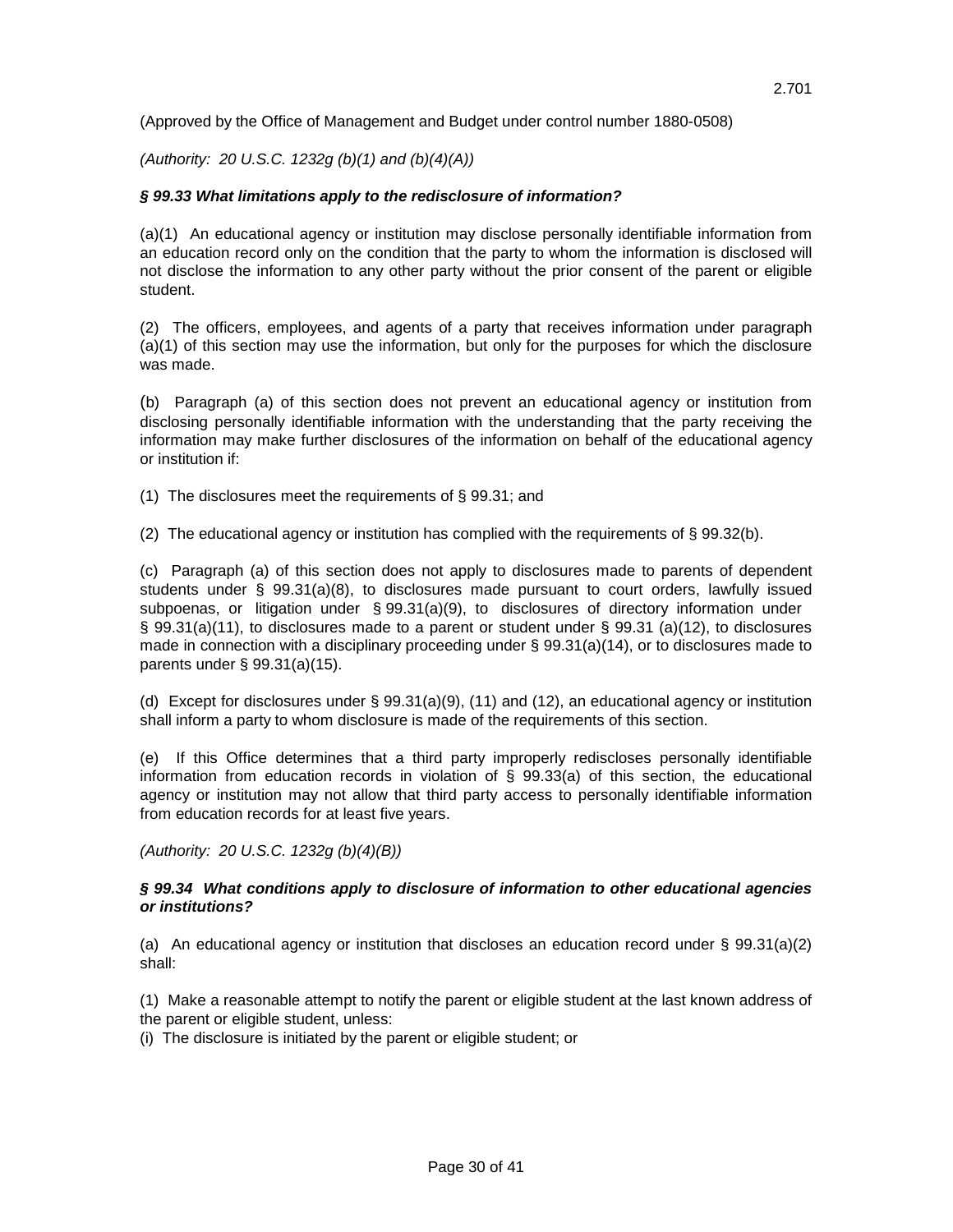(ii) The annual notification of the agency or institution under  $\S$  99.7 includes a notice that the agency or institution forwards education records to other agencies or institutions that have requested the records and in which the student seeks or intends to enroll:

(2) Give the parent or eligible student, upon request, a copy of the record that was disclosed; and

(3) Give the parent or eligible student, upon request, an opportunity for a hearing under Subpart C.

(b) An educational agency or institution may disclose an education record of a student in attendance to another educational agency or institution if:

(1) The Student is enrolled in or receives services from the other agency or institution; and

(2) The disclosure meets the requirements of paragraph (a) of this section.

*(Authority: 20 U.S.C. 1232g (b)(1)(B))*

## *§ 99.35 What conditions apply to disclosure of information for Federal or State program purposes?*

(a) The officials listed in § 99.31(a)(3) may have access to education records in connection with an audit or evaluation of Federal or State supported education programs, or for the enforcement of or compliance with Federal legal requirements which relate to those programs.

(b) Information that is collected under paragraph (a) of this section must:

(1) Be protected in a manner that does not permit personal identification of individuals by anyone except the officials referred to in paragraph (a) of this section; and

(2) Be destroyed when no longer needed for the purposes listed in paragraph (a) of this section.

(c) Paragraph (b) of this section does not apply if:

(1) The parent or eligible student has given written consent for the disclosure under § 99.30; or

(2) The collection of personally identifiable information is specifically authorized by Federal law.

*(Authority: 20 U.S.C. 1232g (b)(3))*

## *§ 99.36 What conditions apply to disclosure of information in health and safety emergencies?*

(a) An educational agency or institution may disclose personally identifiable information from an education record to appropriate parties in connection with an emergency if knowledge of the information is necessary to protect the health or safety of the student or other individuals.

(b) Nothing in the Act or this part shall prevent an educational agency or institution from –

(1) Including in the education records of a student appropriate information concerning disciplinary action taken against the student for conduct that posed a significant risk to the safety or well-being of that student, other students, or other members of the school community;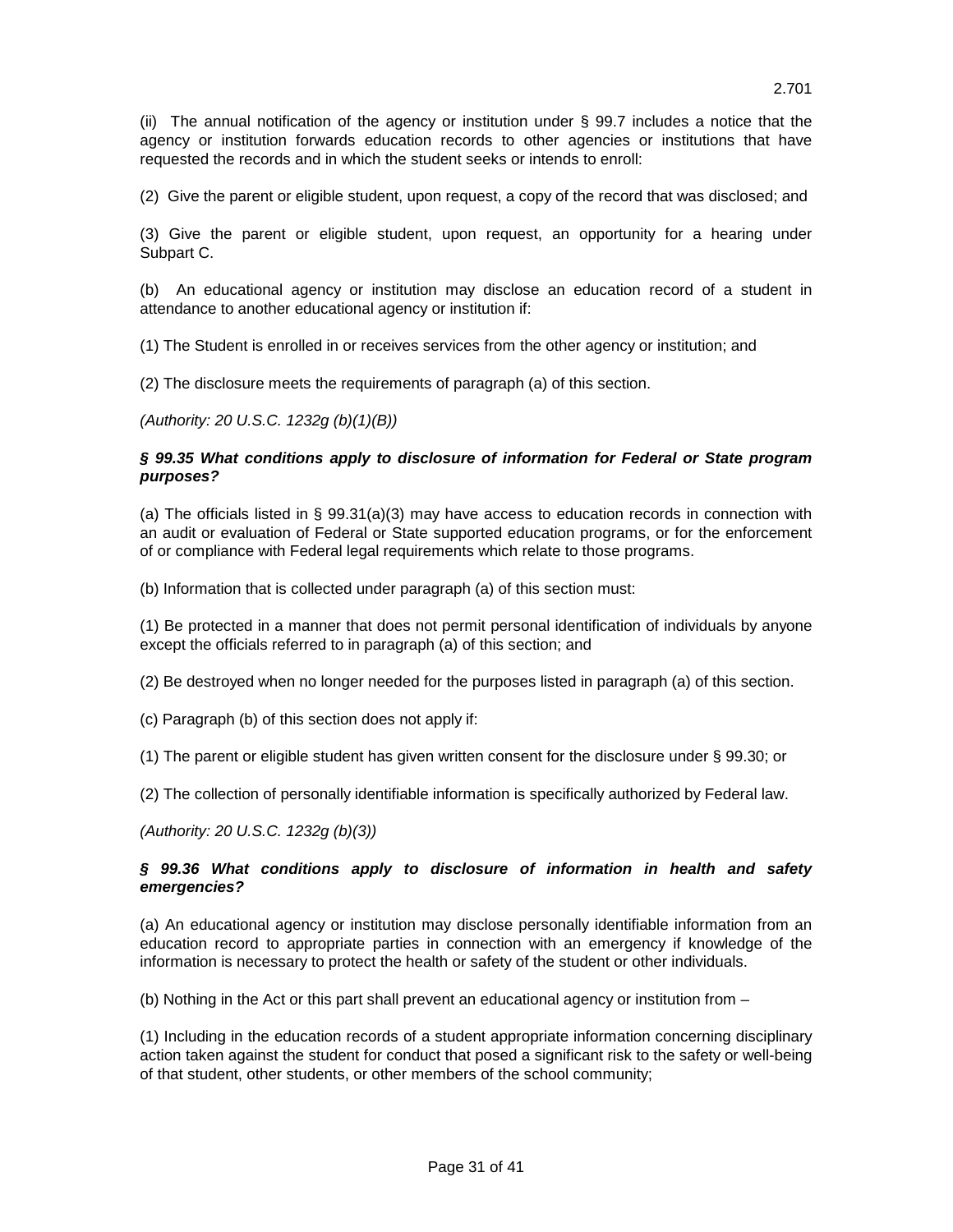(2) Disclosing appropriate information maintained under paragraph (b)(1) of this section to teachers and school officials within the agency or institution who the agency or institution has determined have legitimate educational interests in the behavior of the student; or

(3) Disclosing appropriate information maintained under paragraph (b)(1) of this section to teachers and school officials in other schools who have been determined to have legitimate educational interests in the behavior of the student.

(c) Paragraphs (a) and (b) of this section will be strictly construed.

*(Authority: 20 U.S. C 1232g (b)(1)(I) and (h))*

# *§ 99.37 What conditions apply to disclosing directory information?*

(a) An educational agency or institution may disclose directory information if it has given public notice to parents of students in attendance and eligible students in attendance at the agency or institution of:

(1) The types of personally identifiable information that the agency or institution has designated as directory information;

(2) A parent's or eligible student's right to refuse to let the agency or institution designate any or all of those types of information about the student as directory information; and

(3) The period of time within which a parent or eligible student has to notify the agency or institution in writing that he or she does not want any or all of those types of information about the student designated as directory information.

(b) An educational agency or institution may disclose directory information about former students without meeting the conditions in paragraph (a) of this section.

*(Authority: 20 U.S.C. 1232g (a)(5) (A) and (B))*

## *§ 99.38 What conditions apply to disclosure of information as permitted by State statute adopted after November 19, 1974 concerning the juvenile justice system?*

(a) If reporting or disclosure allowed by State statute concerns the juvenile justice system and the system's ability to effectively serve, prior to adjudication, the student whose records are released, an educational agency or institution may disclose education records under § 99.31(a)(5)(i)(B).

(b) The officials and authorities to whom the records are disclosed shall certify in writing to the educational agency or institution that the information will not be disclosed to any other party, except as provided under State law, without the prior written consent of the parent of the student.

*(Authority: 20 U.S. C 1232g(b)(1)(J))*

*§ 99.39 What definitions apply to the nonconsensual disclosure of records by postsecondary educational institutions in connection with disciplinary proceedings concerning crimes of violence or non-forcible sex offenses?*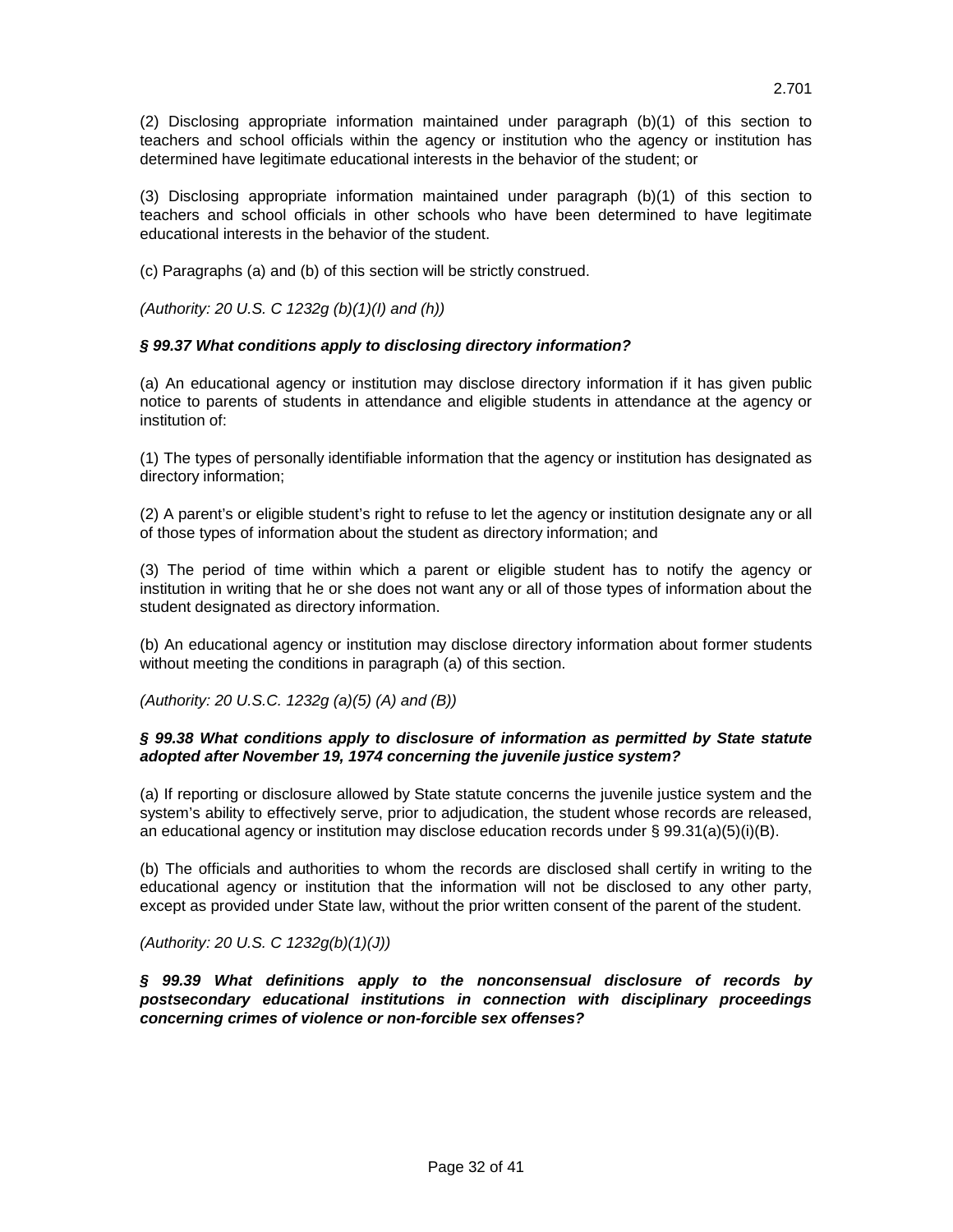#### **As used in this part:**

**"Alleged perpetrator of a crime of violence" is a student who is alleged to have committed acts that would, if proven, constitute any of the following offenses or attempts to commit the following offenses that are defined in appendix A to this part:**

Arson Assault offenses **Burglary** Criminal homicide – manslaughter by negligence Criminal homicide – murder and nonnegligent manslaughter Destruction/damage/vandalism of property Kidnapping/abduction Robbery Forcible sex offenses.

"Alleged perpetrator of a nonforcible sex offense" means a student who is alleged to have committed acts that, if proven, would constitute statutory rape or incest. These offenses are defined in appendix A to this part.

"Final results" means a decision or determination, made by an honor court or council, committee, commission, or other entity authorized to resolve disciplinary matters within the institution. The disclosure of final results must include only the name of the student, the violation committed, and any sanction imposed by the institution against the student.

"Sanction imposed" means a description of the disciplinary action taken by the institution, the date of its imposition, and its duration.

"Violation committed" means the institutional rules or code sections that were violated and any essential findings supporting the institution's conclusion that the violation was committed.

Au*thority: 20 U.S.C. 1232g(b)(6))*

#### **Subpart E – What Are the Enforcement Procedures?**

## *§ 99.60 What functions has the Secretary delegated to the Office and to the Office of Administrative Law Judges?*

(a) For the purposes of this subpart, "Office" means the Family Policy Compliance Office, U.S. Department of Education.

(b) The Secretary designates the Office to:

(1) Investigate, process, and review complaints and violations under the Act and this part; and

(2) Provide technical assistance to ensure compliance with the Act and this part.

(c) The Secretary designates the Office of Administrative Law Judges to act as the Review Board required under the Act to enforce the Act with respect to all applicable programs. The term "applicable program" is defined in section 400 of the General Education Provisions Act.

*(Authority: 20 U.S.C. 1232g(f) and (g), 1234)*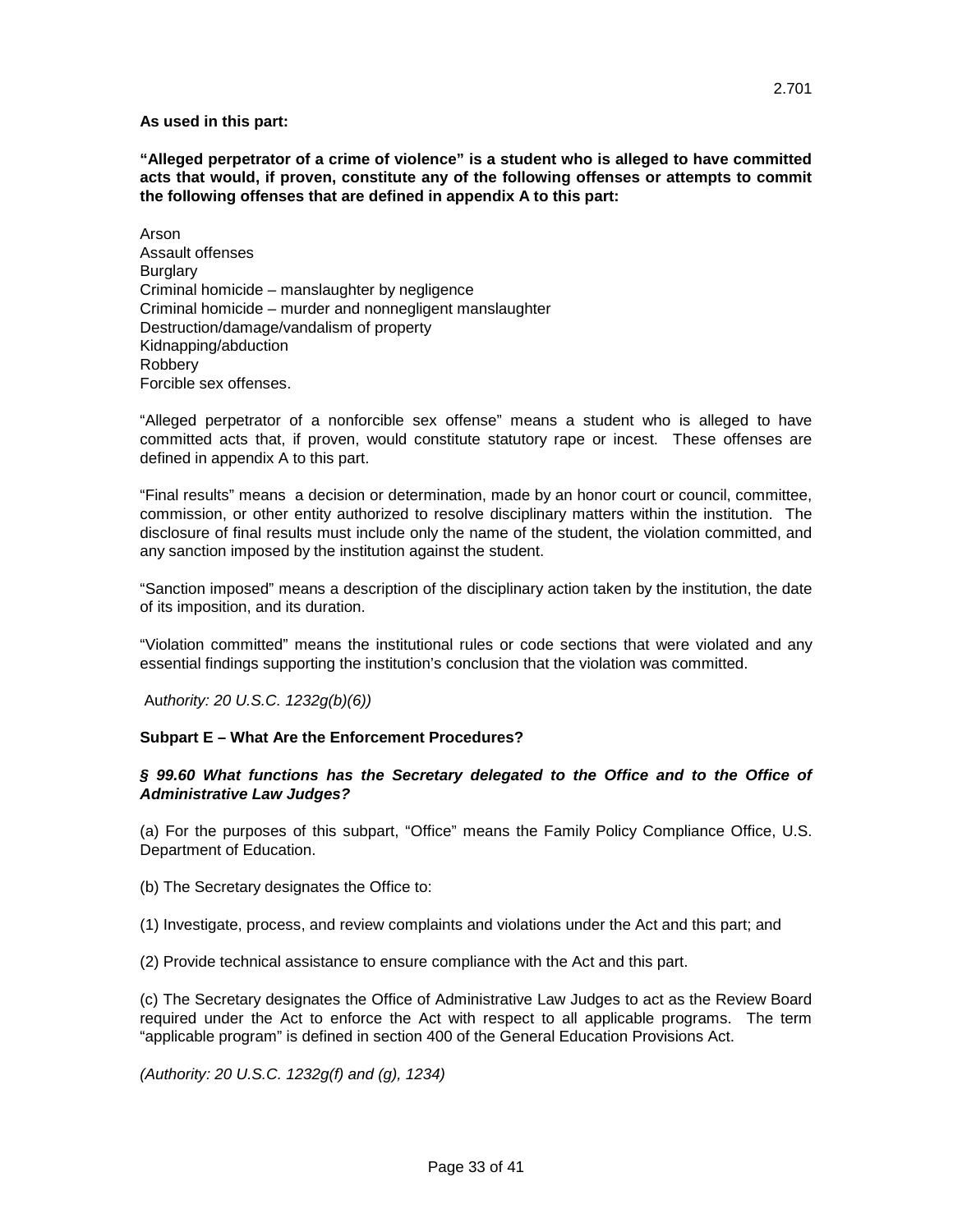# *§ 99.61 What responsibility does an educational agency or institution have concerning conflict with State or local laws?*

If an educational agency or institution determines that it cannot comply with the Act or this part due to a conflict with State or local law, it shall notify the Office within 45 days, giving the text and citation of the conflicting law.

*(Authority: 20 U.S.C. 1232g (f))*

## *§ 99.62 What information must an educational agency or institution submit to the Office?*

The Office may require an educational agency or institution to submit reports containing information necessary to resolve complaints under the Act and the regulations in this part.

*Authority: 20 U.S.C. 1232g (f) and (g)*

## *§ 99.63 Where are complaints filed?*

A parent or eligible student may file a written complaint with the Office regarding an alleged violation under the Act and this part. The Office's address is: Family Policy Compliance Office, U.S. Department of Education, 400 Maryland Avenue, S.W., Washington, DC 20202-4605.

*(Authority: 20 U.S.C. 1232 g (g))*

## *§ 99.64 What is the complaint procedure?*

(a) A complaint filed under § 99.63 must contain specific allegations of fact giving reasonable cause to believe that a violation of the Act or this part has occurred.

(b) The Office investigates each timely complaint to determine whether the educational agency or institution has failed to comply with the provisions of the Act or this part.

(c) A timely complaint is defined as an allegation of a violation of the Act that is submitted to the Office within 180 days of the date of the alleged violation or of the date that the complainant knew or reasonably should have known of the alleged violation.

(d) The Office may extend the time limit in this section for good cause shown.

*(Authority: 20 U.S.C. 1232g (f))*

#### *§99.65 What is the content of the notice of complaint issued by the Office?*

(a) The Office notifies the complainant and the educational agency or institution in writing if it initiates an investigation of a complaint under § 99.64(b). The notice to the educational agency or institution –

(1) Includes the substance of the alleged violation; and

(2) Asks the agency or institution to submit a written response to the complaint.

(b) The Office notifies the complainant if it does not initiate an investigation of a complaint because the complaint fails to meet the requirements of § 99.64.

*(Authority: 20 U.S.C. 1232g(g))*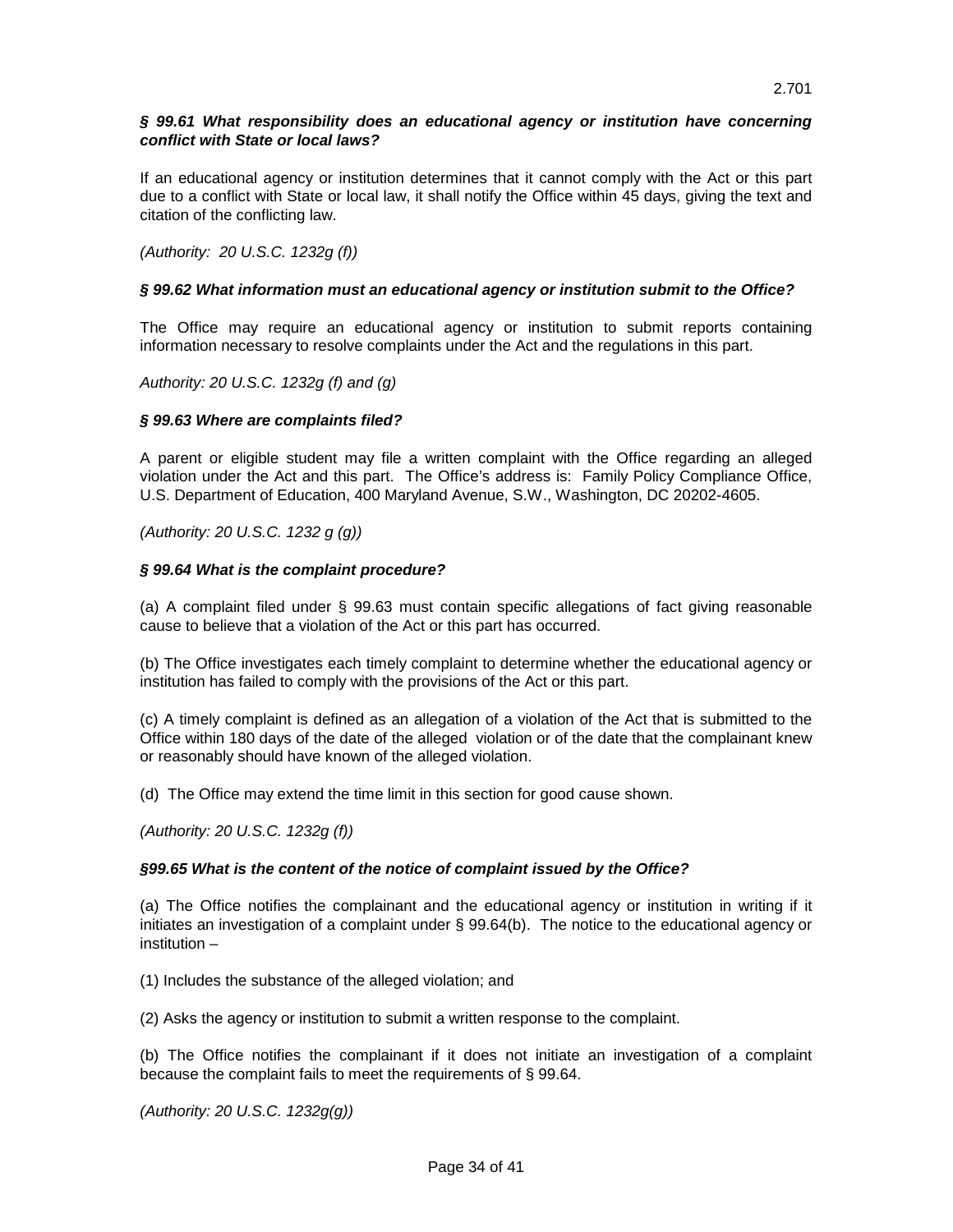# *§ 99.66 What are the responsibilities of the Office in the enforcement process?*

(a) The Office reviews the complaint and response and may permit the parties to submit further written or oral arguments or information.

(b) Following its investigation, the Office provides to the complainant and the educational agency or institution written notice of its findings and the basis for its findings.

(c) If the Office finds that the educational agency or institution has not complied with the Act or this part, the notice under paragraph (b) of this section:

(1) Includes a statement of the specific steps that the agency or institution must take to comply; and

(2) Provides a reasonable period of time, given all of the circumstances of the case, during which the educational agency or institution may comply voluntarily.

*(Authority: 20 U.S.C. 1232g(f))*

## *§ 99.67 How does the Secretary enforce decisions?*

(a) If the educational agency or institution does not comply during the period of time set under § 99.66(c), the Secretary may, in accordance with part E of the General Education Provisions Act –

(1) Withhold further payments under any applicable program;

(2) Issue a compliant to compel compliance through a cease-and-desist order; or

(3) Terminate eligibility to receive funding under any applicable program.

(b) If, after an investigation under § 99.66, the Secretary finds that an educational agency or institution has complied voluntarily with the Act or this part, the Secretary provides the complainant and the agency or institution written notice of the decision and the basis for the decision.

NOTE: 34 CFR part 78 contains the regulations of the Education Appeal Board.

*(Authority: 20 U.S.C. 1232g(f); 20 U.S.C..1234)*

#### **Appendix A to Part 99 – Crimes of Violence Definitions**

#### *Arson*

Any willful or malicious burning or attempt to burn, with or without intent to defraud, a dwelling house, public building, motor vehicle or aircraft, personal property of another, etc..

#### *Assault Offenses*

An unlawful attack by one person upon another.

(NOTE: By definition there can be no "attempted" assaults, only "completed" assaults.)

(a) *Aggravated Assault.* An unlawful attack by one person upon another for the purpose of inflicting severe or aggravated bodily injury. This type of assault usually is accompanied by the use of a weapon or by means likely to produce death or great bodily harm. (It is not necessary that injury result from an aggravated assault when a gun, knife, or other weapon is used which could and probably would result in serious injury if the crime were successfully completed.)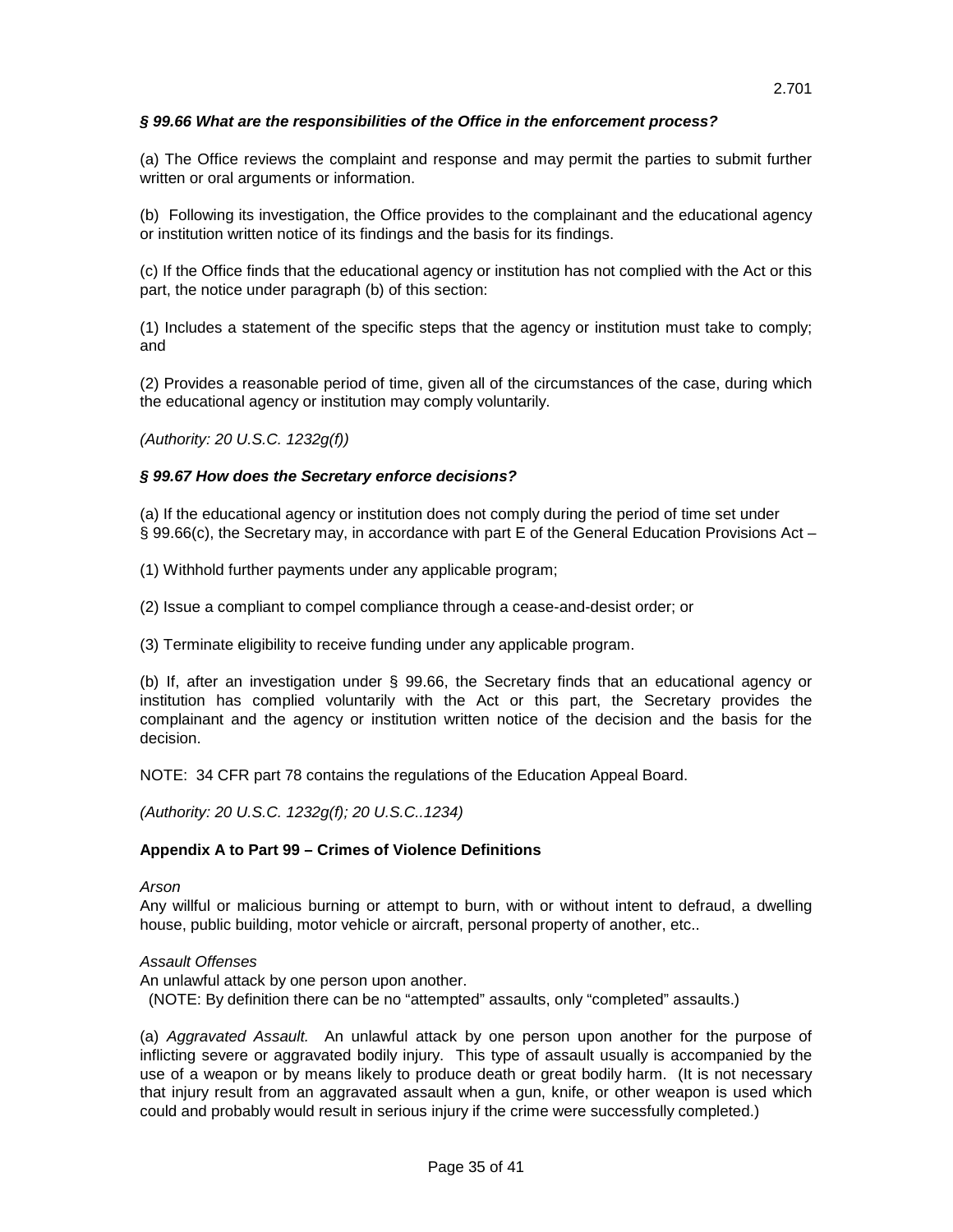(b) *Simple Assault.* An unlawful physical attack by one person upon another where neither the offender displays a weapon, nor the victim suffers obvious severe or aggravated bodily injury involving apparent broken bones, loss of teeth, possible internal injury, severe laceration, or loss of consciousness.

(c) *Intimidation.* To unlawfully place another person in reasonable fear of bodily harm through the use of threatening words or other conduct, or both, but without displaying a weapon or subjecting the victim to actual physical attack.

(NOTE: This offense includes stalking.)

## *Burglary*

The unlawful entry into a building or other structure with the intent to commit a felony or a theft.

*Criminal Homicide – Manslaughter by Negligence.* The killing of another person through gross negligence.

*Criminal Homicide – Murder and Nonnegligent Manslaughter* The willful (nonnegligent) killing of one human being by another.

#### *Destruction/Damage/Vandalism of Property*

To willfully or maliciously destroy, damage, deface, or otherwise injure real or personal property without the consent of the owner or the person having custody or control of it.

## *Kidnapping/Abduction*

The unlawful seizure, transportation, or detention of a person, or any combination of these actions, against his or her will, or of a minor without the consent of his or her custodial parent(s) or legal guardian.

(NOTE: Kidnapping/Abduction includes hostage taking.)

# *Robbery*

The taking of, or attempting to take, anything of value under confrontational circumstances from the control, custody, or care of a person or persons by force or threat of force or violence or by putting the victim in fear.

 (NOTE: Carjackings are robbery offenses where a motor vehicle is taken through force or threat of force.)

#### *Sex Offenses, Forcible*

Any sexual act directed against another person, forcibly or against that person's will, or both; or not forcibly or against the person's will where the victim is incapable of giving consent.

(a) *Forcible Rape* (Except "Statutory Rape"). The carnal knowledge of a person, forcibly or against that person's will, or both; or not forcibly or against the person's will where the victim is incapable of giving consent because of his or her temporary or permanent mental or physical incapacity (or because of his or her youth).

(b) *Forcible Sodomy.* Oral or anal sexual intercourse with another person, forcibly or against that person's will, or both; or not forcibly or against the person's will where the victim is incapable of giving consent because of his or her youth or because of his or her temporary or permanent mental or physical incapacity.

(c) *Sexual Assault With An Object.* To use an object or instrument to unlawfully penetrate, however slightly, the genital or anal opening of the body of another person, forcibly or against that person's will, or both; or not forcibly or against the person's will where the victim is incapable of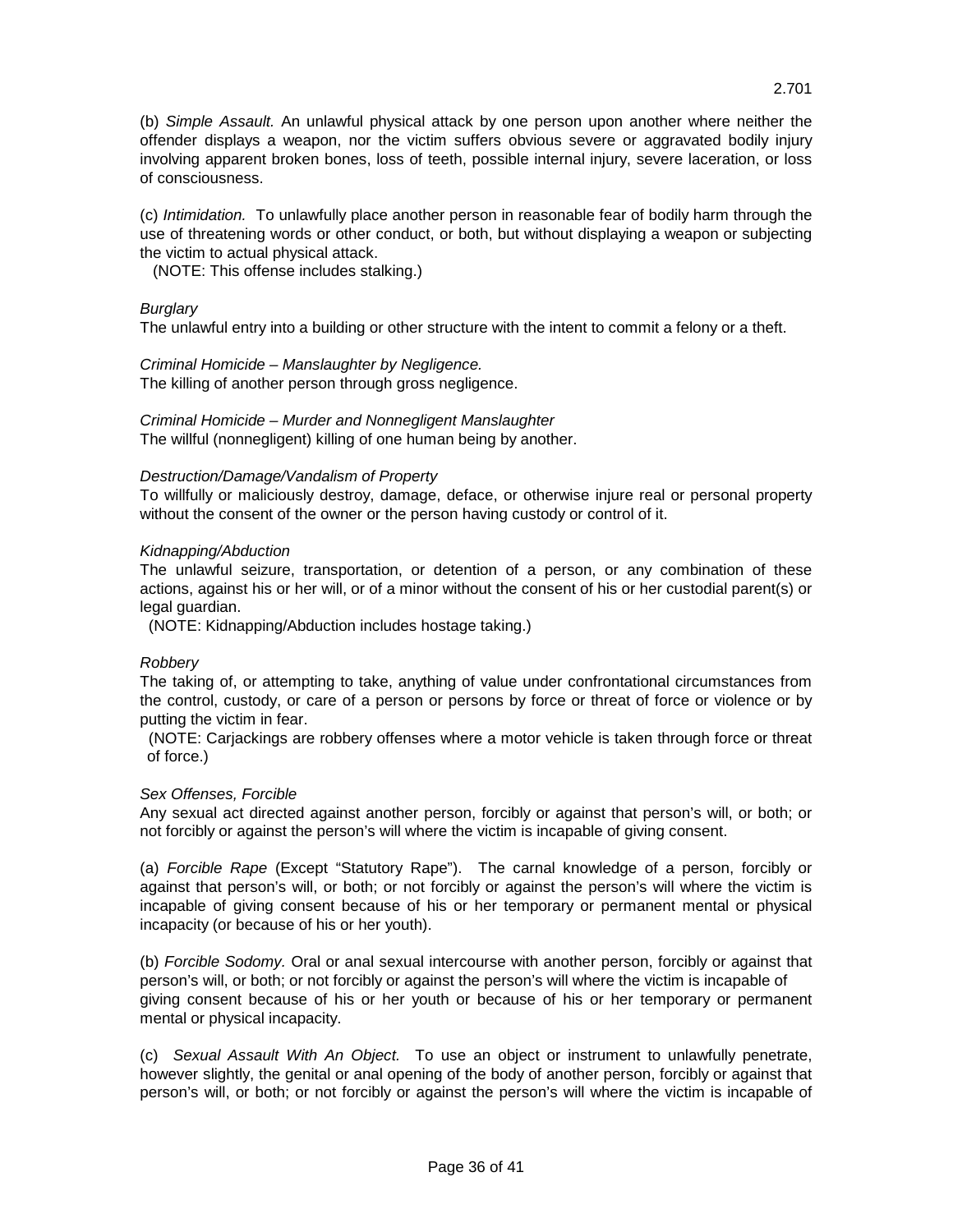giving consent because of his or her youth or because of his or her temporary or permanent mental or physical incapacity.

 (NOTE: An "object" or "instrument" is anything used by the offender other than the offender's genitalia. Examples are a finger, bottle, handgun, stick, etc..)

(d) *Forcible Fondling.* The touching of the private body parts of another person for the purpose of sexual gratification, forcibly or against that person's will, or both; or not forcibly or against the person's will where the victim is incapable of giving consent because of his or her youth or because of his or her temporary or permanent mental or physical incapacity.

(NOTE: Forcible Fondling includes "Indecent Liberties" and "Child Molesting.")

#### *Nonforcible Sex Offenses*

*(Except "Prostitution Offenses").* Unlawful, nonforcible sexual intercourse.

(a) *Incest.* Nonforcible sexual intercourse between persons who are related to each other within the degrees wherein marriage is prohibited by law.

(b) *Statutory Rape.* Nonforcible sexual intercourse with a person who is under the statutory age of consent.

*(Authority: U.S. C 1232g(b)(6) and 18 U.S. C 16)*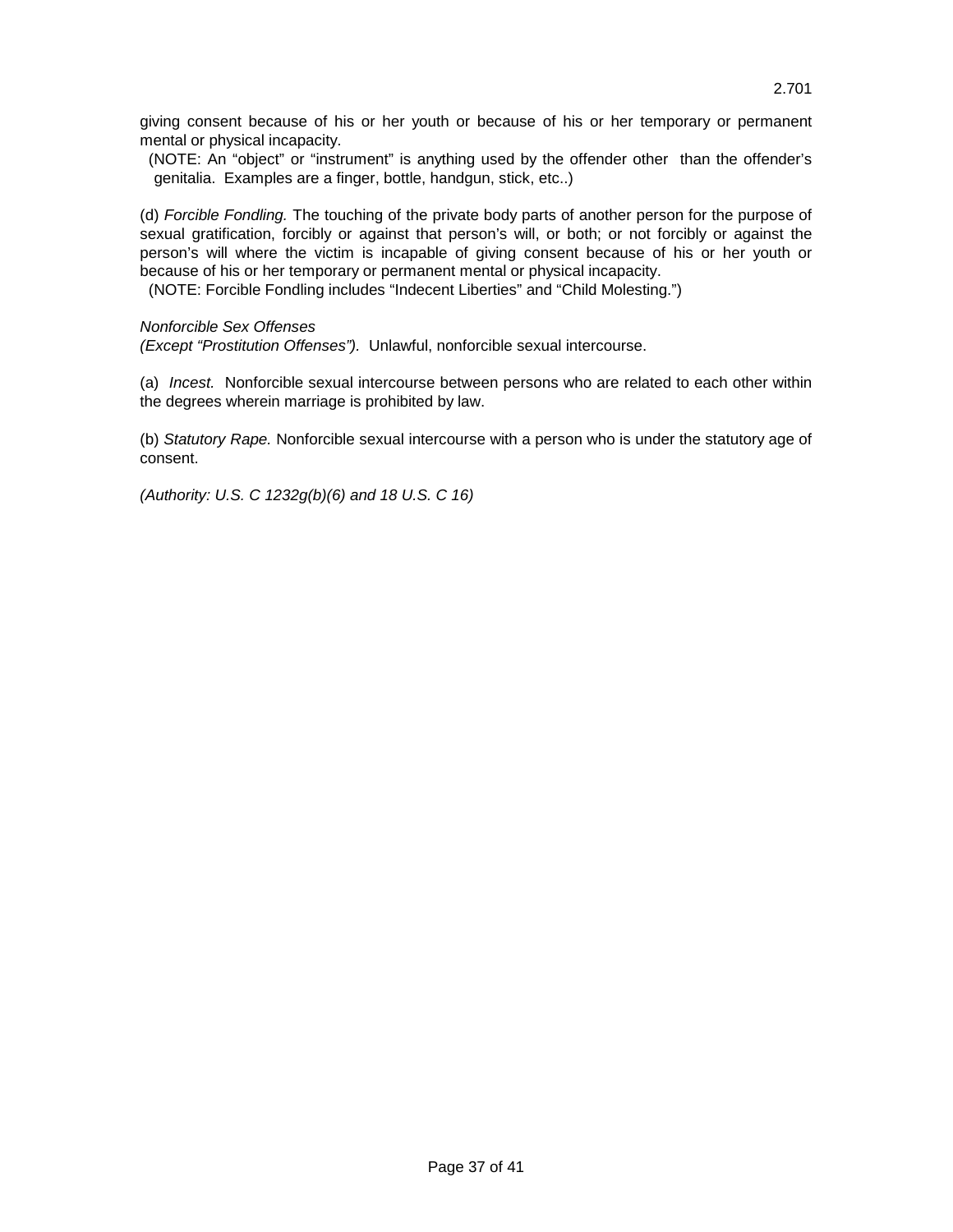## SECTION II: PPRA

These policies and procedures are designed to meet the provisions of the Protection of Pupil Rights Amendment (PPRA) and all applicable Oklahoma Statutes. The Western Heights District intends to comply fully with these statutes and is committed to implementing these policies and procedures.

#### *(Statute: 20 U.S.C. § 1232h. Regulations: 34 CFR Part 98)*

#### DEFINITION OF SOME TERMS USED IN THE PPRA:

"Instructional Material" - instructional material that is provided to a student, regardless of format, including printed or representational materials, audio-visual materials, and materials in electronic or digital formats (such as materials accessible through the Internet). The term does not include academic tests or academic assessments.

"Invasive Physical Examination" – any medical examination that involves the exposure of private body parts, or any act during such examination that includes incision, insertion, or injection into the body, but does not include a hearing, vision, or scoliosis screening.

"Personal Information" - individually identifiable information including –

- (1.) a student's or parent's first and last name;
- (2.) a home or other physical address (including a street name and the name of a city or town);
- (3.) a telephone number; or
- (4.) a social security number.

For purposes of this policy, "District" shall mean the Western Heights School District and any/all of its school sites, departments, employees, and contracted service providers.

#### GENERAL PROVISIONS:

PPRA governs the administration to students of a survey, analysis, or evaluation that concerns one or more of the following eight protected areas:

- 1. Political affiliations or beliefs of the student or the student's parent;
- 2. Mental or psychological problems of the student or the student's family;
- 3. Sex behavior or attitudes;
- 4. Illegal, anti-social, self-incriminating, or demeaning behavior;
- 5. Critical appraisals of other individuals with whom respondents have close family relationships;
- 6. Legally recognized privileged or analogous relationships, such as those of lawyers, physicians, and ministers;
- 7. Religious practices, affiliations, or beliefs of the student or student's parent; or
- 8. Income (other than that required by law to determine eligibility for participation in a program or for receiving financial assistance under such program).

The PPRA also concerns marketing surveys and other areas of student privacy, parental access to information, and the administration of certain physical examinations to minors.

The rights under the PPRA transfer from the parents to a student who is 18 years old or an emancipated minor under State law.

The following procedures have been developed, in consultation with parents, regarding the requirements and provisions of the PPRA.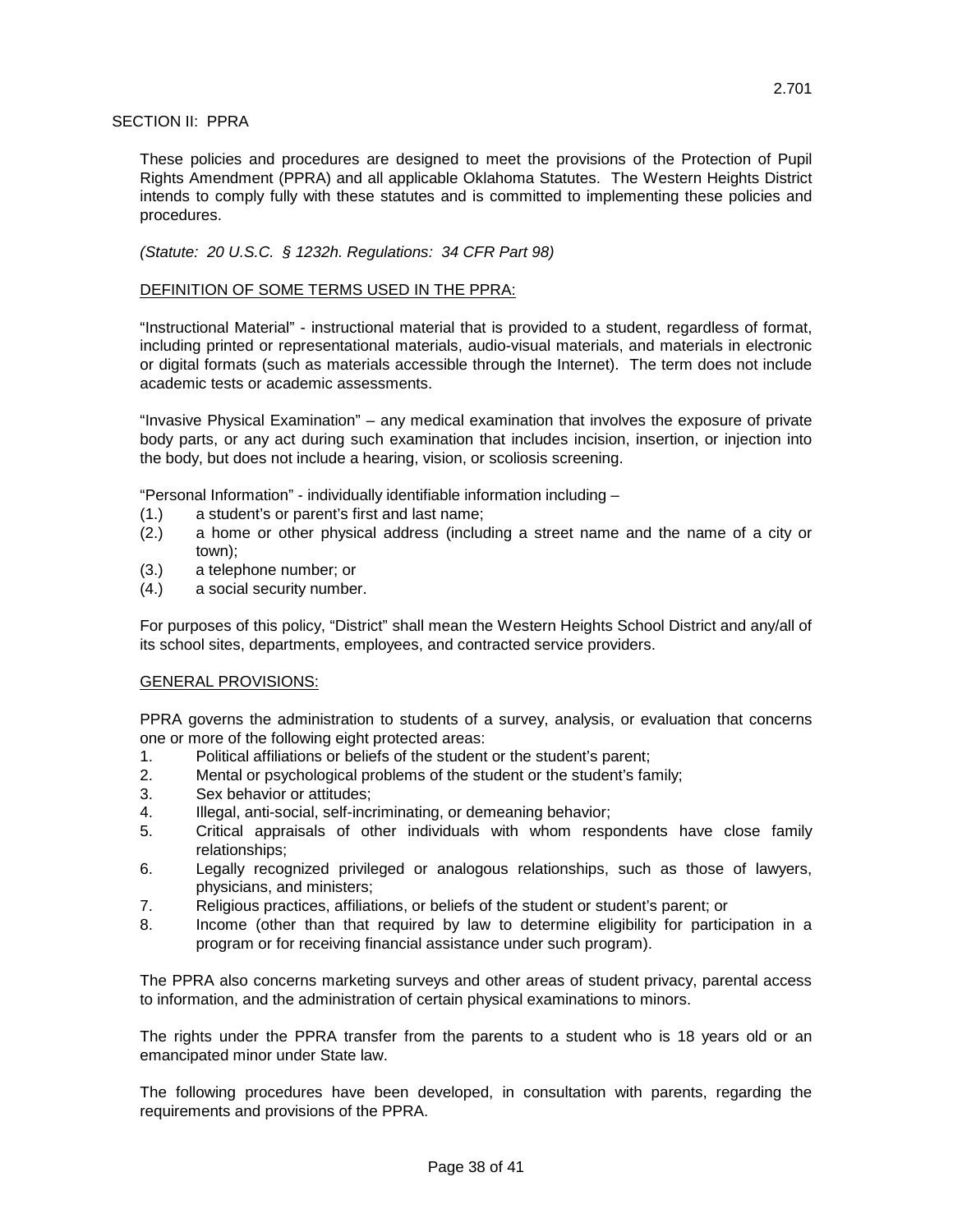## PARENT RIGHTS UNDER THE PPRA:

Parents will be informed of specific PPRA provisions, including:

- 1.) The right of parents to inspect, upon request, a survey created by a third party before the survey is administered or distributed by the District to students.
- 2.) Arrangements to protect student privacy will be provided by the District in the event of the administration of a survey to students containing one or more of the eight protected items of information noted above (including the right of parents to inspect, upon request, a survey that concerns one or more of the eight protected items of information).
- 3.) The right of parents to inspect, upon request, any instructional material used as part of the educational curriculum for students. Parents should contact the school principal to make arrangements to inspect any and all instructional/curriculum materials used with their student.
- 4.) Advance notice will be given to parents before the administration of physical examinations or screenings that the school may administer to students.
- 5.) The collection, disclosure, or use of personal information (including items such as a student's or parent's first and last name, address, telephone number or social security number) collected from students for the purpose of marketing or selling, or otherwise providing the information to others for that purpose, including the District's arrangements for protecting student privacy in the event of collection, disclosure, or use. Whenever applicable, only "directory information" will be shared with others for this purpose. Specific "directory information" used by the Western Heights School District is listed in the FERPA section of this policy.
- 6.) The right of parents to inspect, upon request, any instrument used in the collection of personal information, as described above in paragraph 5, before the instrument is administered or distributed to a student. Parents should contact the school principal to make arrangements to inspect any and all such instruments prior to their use.

#### ANNUAL NOTIFICATION:

Within the first four weeks of each school year, the Western Heights School District will publish in the *Flyer*, a notice to parents and eligible students of their rights under the PPRA and this policy. The District will also send home with each student a student handbook listing these rights, and the student handbook will be included with a packet of material provided to parents or an eligible student when the student enrolls during the school year. Subsequent notices will also be distributed if substantive changes to the policy are made during the school year.

The notice will include the following:

- 1. General Notifications:
	- A. The PPRA applies to surveys that contain questions about one or more of the eight protected areas listed above. The notification will explain that for surveys that contain questions about one or more of the eight protected areas and that are funded in whole or in part by Department funds, the District must obtain prior written consent from parents before students are required to submit to the survey.
	- B. The notification will also indicate that, for surveys that contain questions from one or more of the eight protected areas but are not funded in whole or part by Department funds, the District will notify the parent, at least annually at the beginning of the school year, of the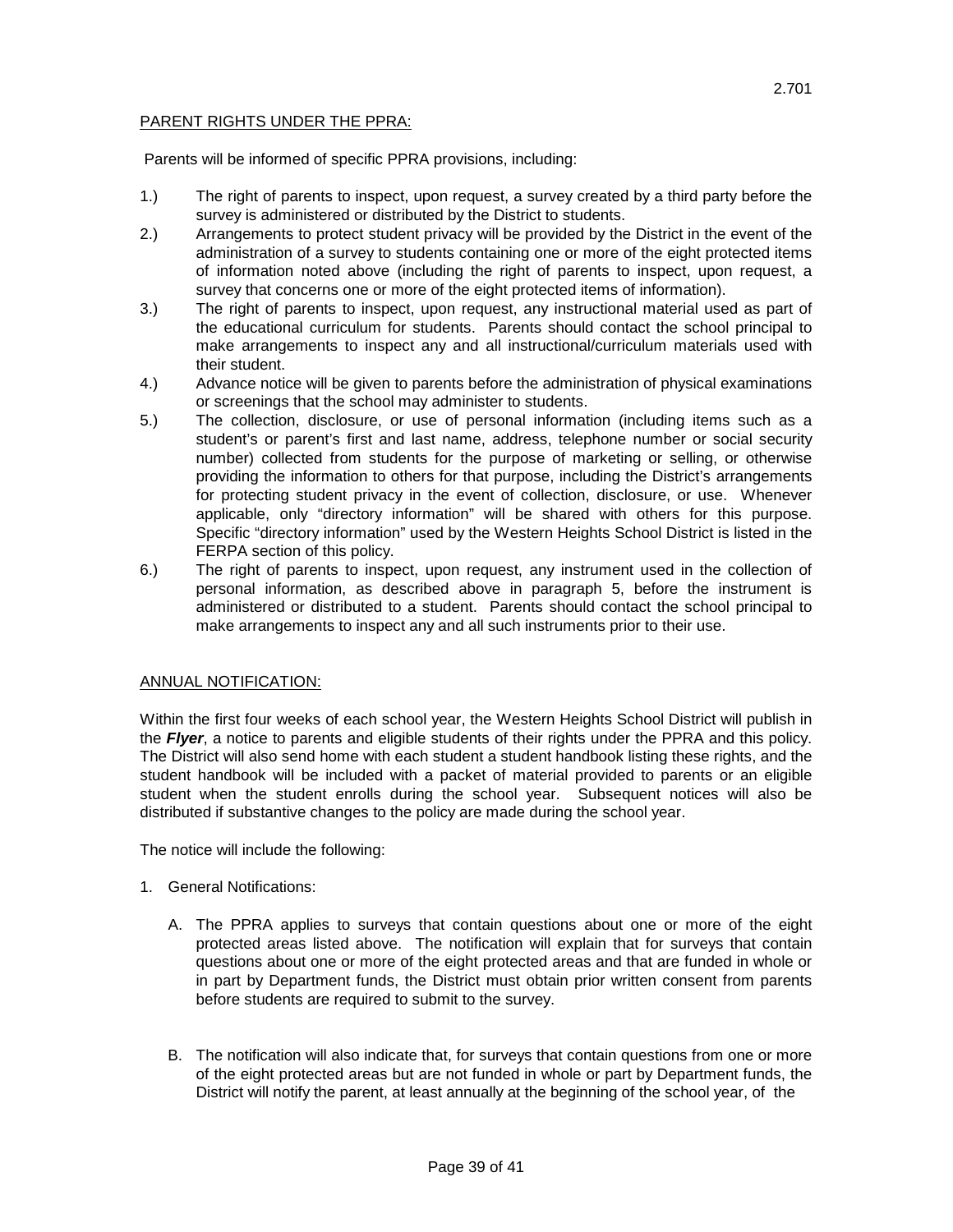specific or approximate dates during the school year when it will administer the survey(s) and provide an opportunity for the parent to opt his or her child out of participating.

- C. The District shall notify parents that they have the right to review, upon request, any survey that concerns one or more of the eight protected areas, any instructional materials used in connection with any survey that concerns one or more of the eight protected areas, and any instructional material used as part of the educational curriculum for the student.
- D. The notification will also include the name and address of the government agency for filing a complaint if parents believe their rights have been violated under the PPRA.
- 2. Specific Notifications:

Whenever applicable, the District shall offer an opportunity for parents to opt their child out of participating in the following activities:

- Activities involving the collection, disclosure, or use of personal information collected from students for the purpose of marketing or for selling that information, or otherwise providing that information to others for that purpose.
- Any non-emergency, invasive physical examination or screening that is: 1) required as a condition of attendance; 2) administered by the school and scheduled by the school in advance; and 3) not necessary to protect the immediate health and safety of the student, or of other students.
- The administration of any survey containing one or more of the eight protected areas of information listed above and that is not funded in whole or in part by Department funds. (The District shall obtain active consent, and may not use an opt-out procedure, if the survey is funded in whole or in part with Department funds.)

If applicable, the District shall "directly" notify, such as through U.S. Mail or email, parents of students who are scheduled to participate in the specific activities or surveys noted above and will provide an opportunity for the parent to opt his or her child out of participation in the specific event or survey. The District may make this notification to parents at the beginning of the school year if the District has identified the specific or approximate dates of the activities or surveys at that time. Thereafter, parents shall be provided reasonable notification of the planned activities and surveys and be provided an opportunity to opt their child out, as well as an opportunity to review any pertinent surveys.

The District will provide translations of the annual notification to parents who have a primary language other than English.

Western Heights School District shall give full rights under the PPRA to either parent, unless the District has been provided with evidence that there is a court order, state statute, or legally binding document relating to such matters as divorce, separation or custody that specifically revokes these rights.

(Authority: 20 U.S.C. 1232g)

When a student becomes an "eligible student," the rights accorded to, and consent required of, parents under this part transfer from the parents to the student.